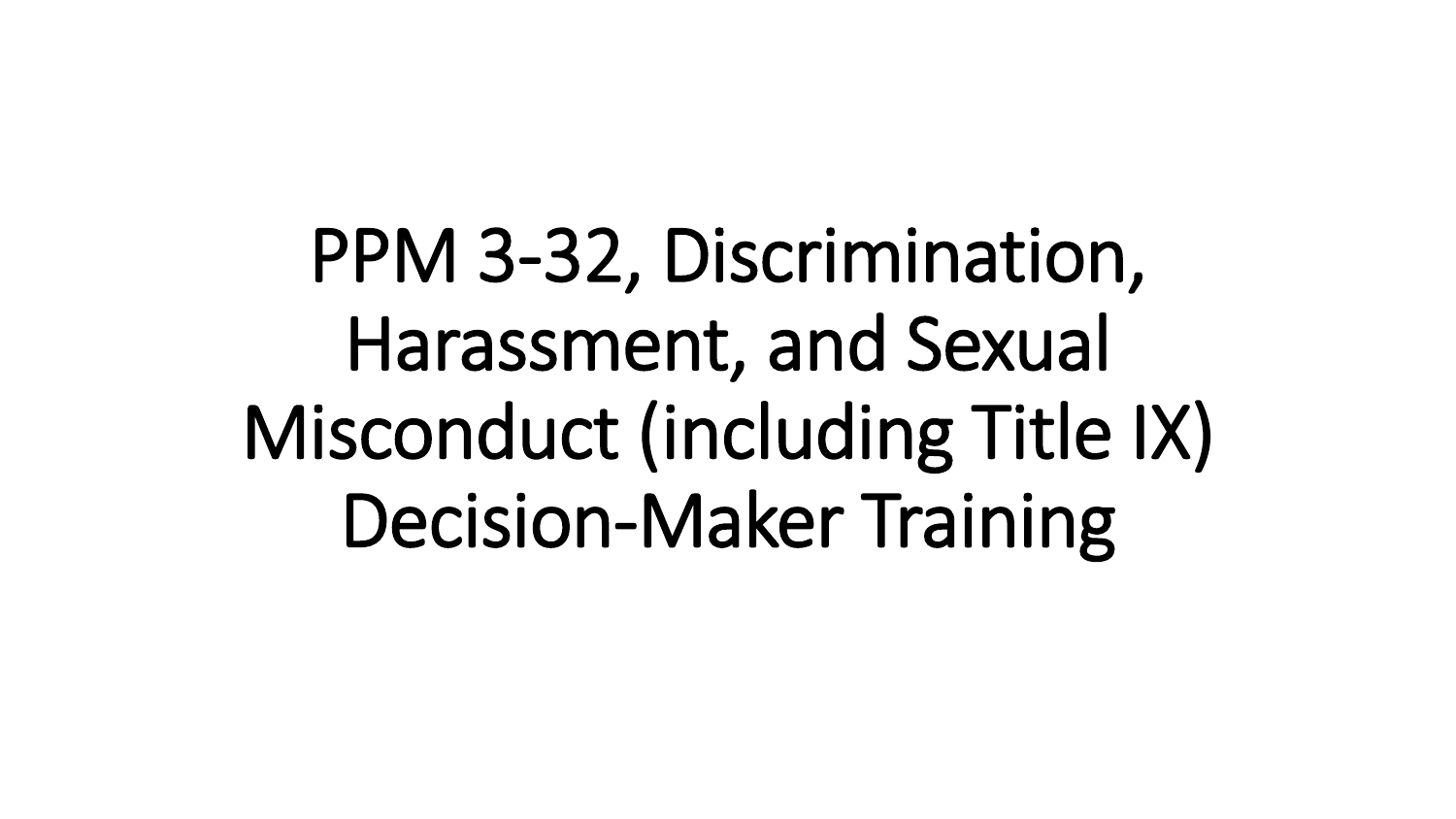### **Forms of Prohibited Discrimination**

- Disparate Treatment
- Harassment
- Adverse Impact
- Failure to provide reasonable accommodation
- Retaliation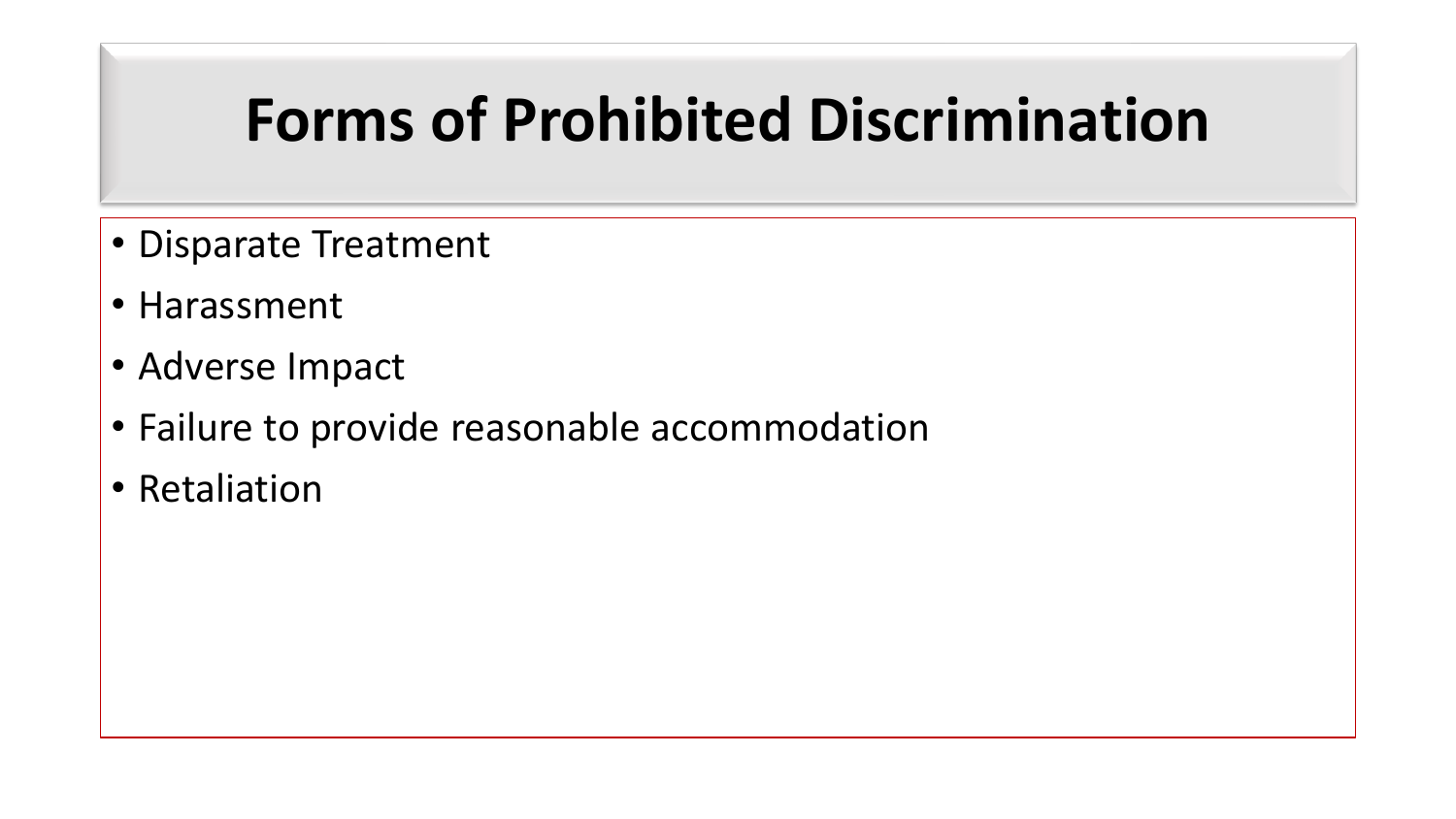#### **Protected Classifications**

Race, color, national origin, pregnancy, and pregnancy-related conditions such as childbirth, false pregnancy, miscarriage, abortion, or related conditions, (including recovery), genetics, disability, religion, sex, sexual orientation, gender identity/expression, veteran, active military status, age (over 40 in employment discrimination), and other classifications protected by law.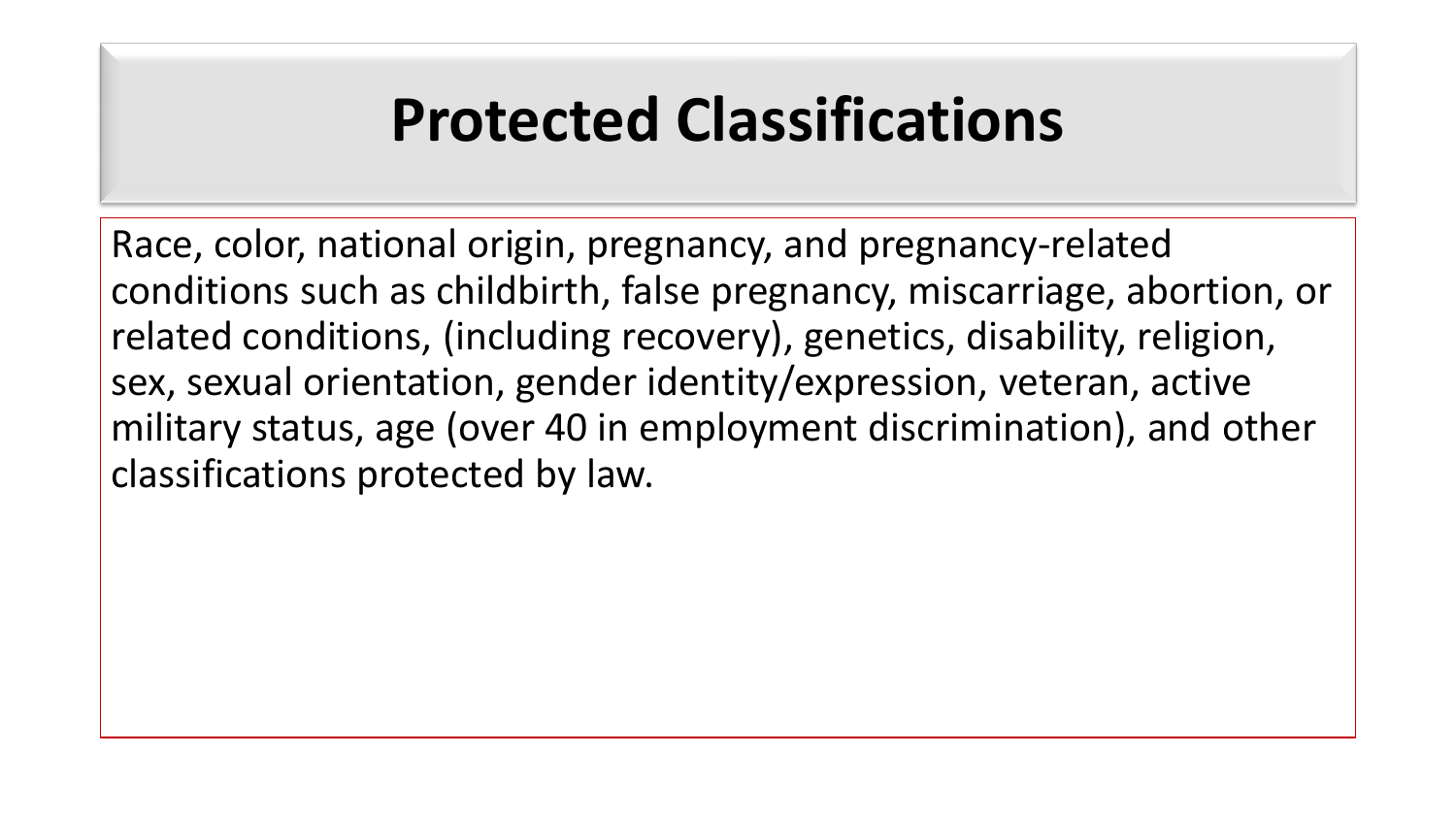#### **Disparate Treatment**

- **Adverse employment or educational actions (intentional)**
	- Hiring, firing, promotion, demotion, discipline
	- Excluding, evaluating upward or downward
	- Based on membership in a protected class
	- No legitimate, non-discriminatory reason for the action
- **Denial of benefits or privileges of education or employment (intentional)**
	- Based on membership in a protected class
	- No legitimate, non-discriminatory reason for the denial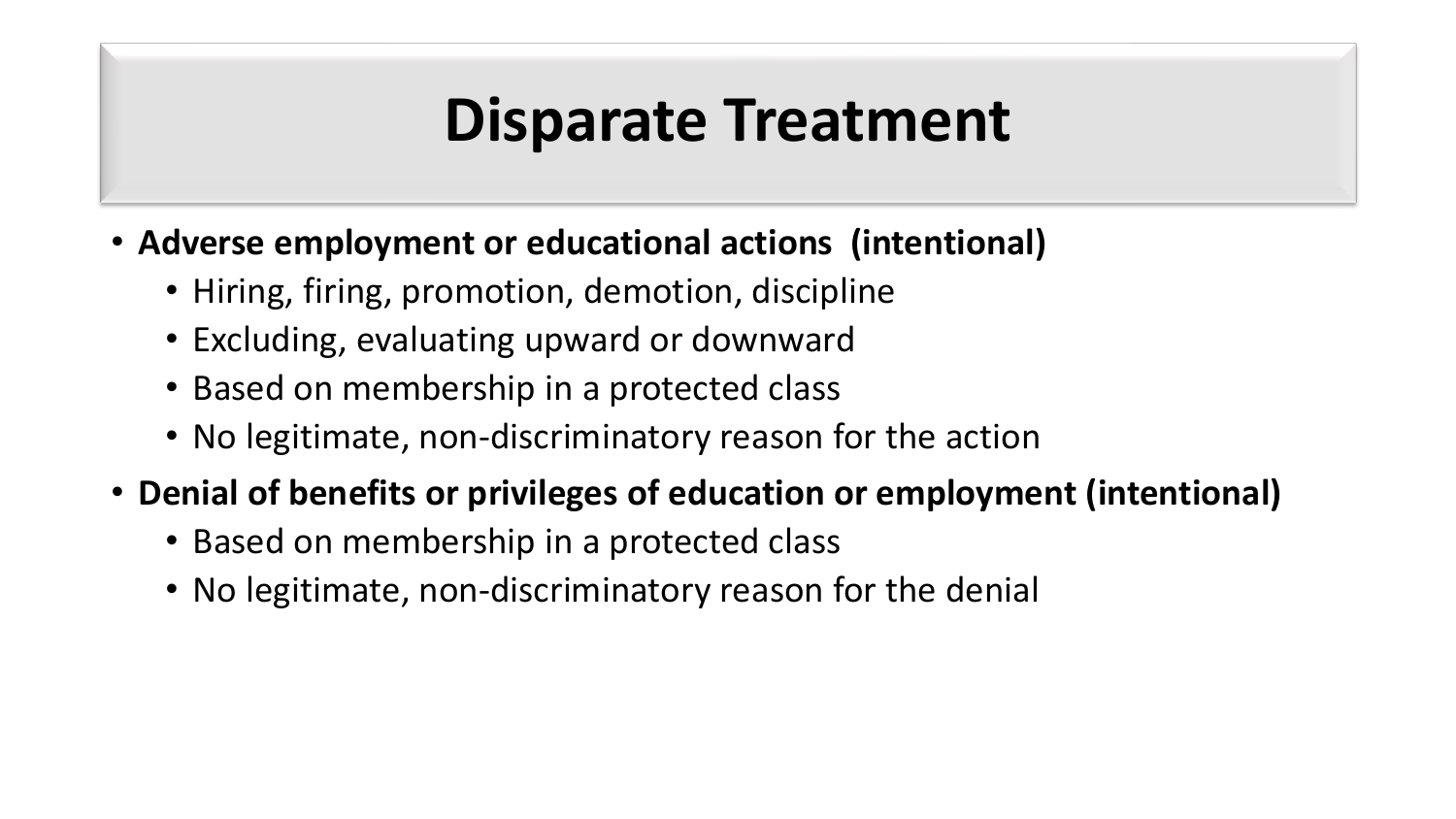#### **Sexual Harassment**

- Tangible Employment/Education (Quid Pro Quo)
- Hostile Educational or Work Environment
- Sexual assault, dating violence, domestic violence, stalking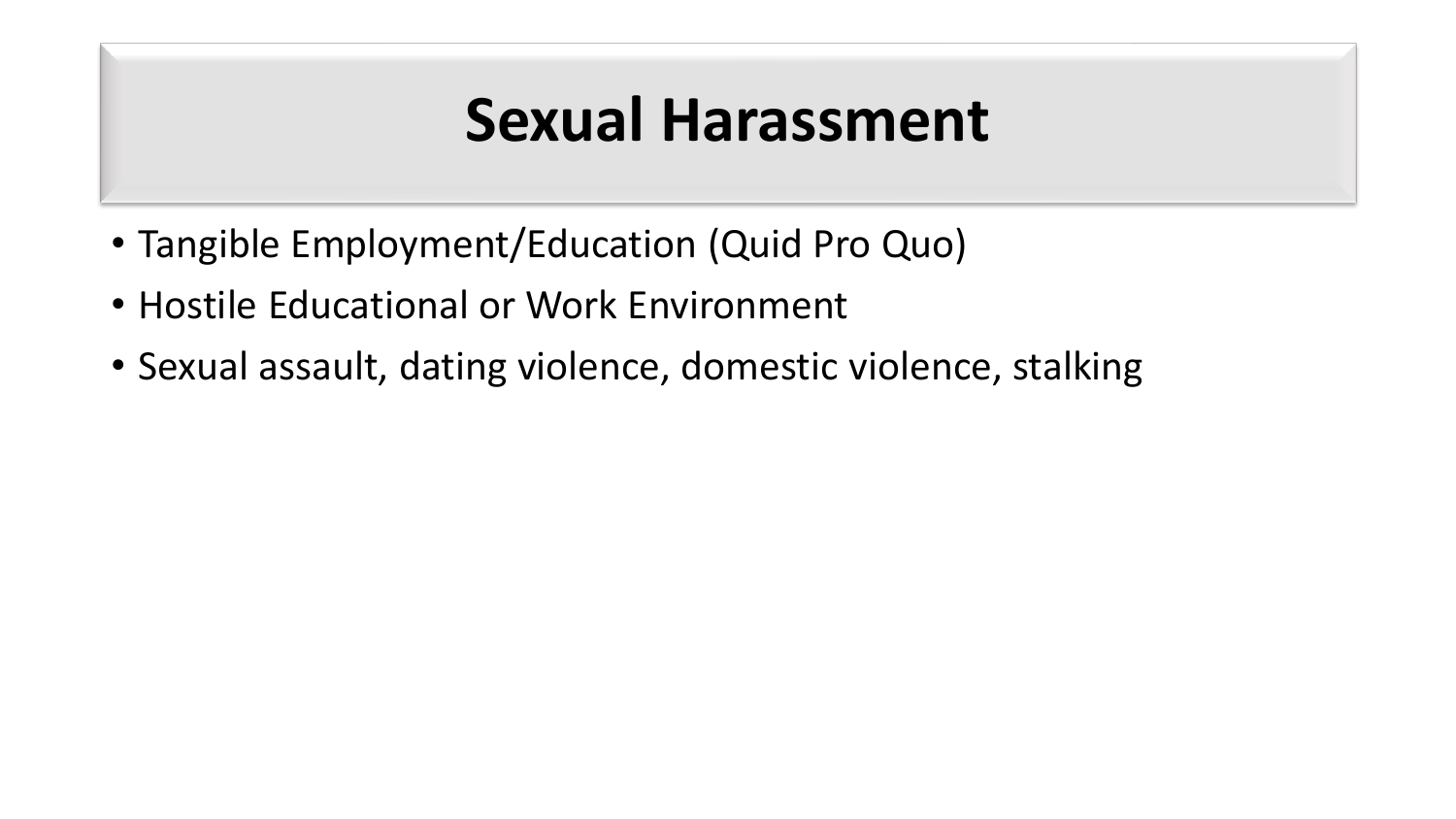# **Tangible Employment/Education Action (Quid Pro Quo)**

- Terms or conditions of employment is conditioned upon, either explicitly or implicitly submission to or rejection of unwelcome sexual advances or requests for sexual favors, or such submission or rejection is a factor in decisions affecting that individual's employment.
- An employee conditioning the provision of an aid, benefit, or service of the recipient on an individual's participation in unwelcome sexual conduct. (Title IX 2020)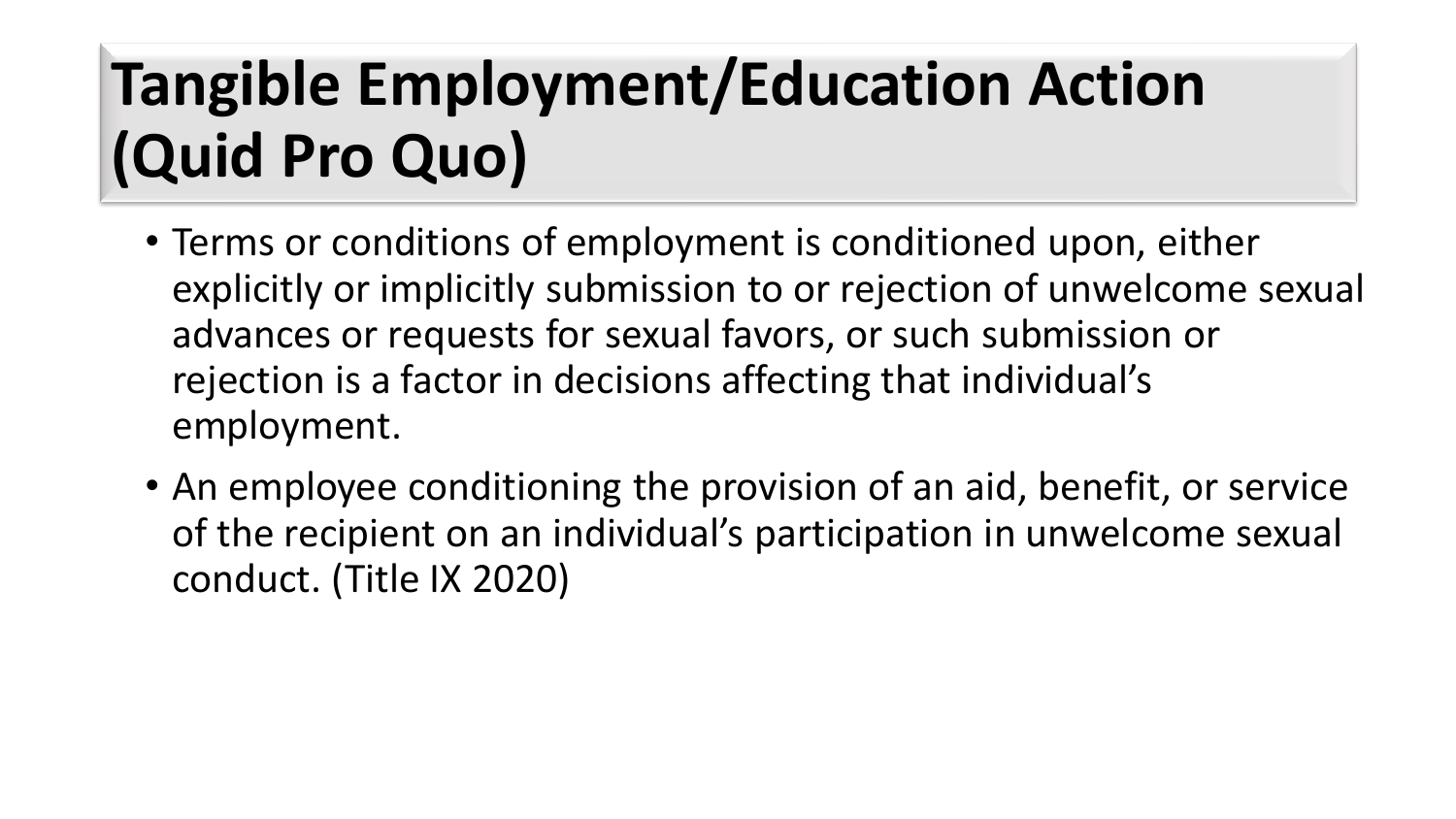# **Tangible Employment or Educational Action (Quid Pro Quo)**

Power relationship is not balanced.

Examples:

- If you sleep with me, I'll make sure you get into that coveted summer research program.
- Your chances of getting a good grade will improve if you come and talk with me about the class in my hot tub some evening.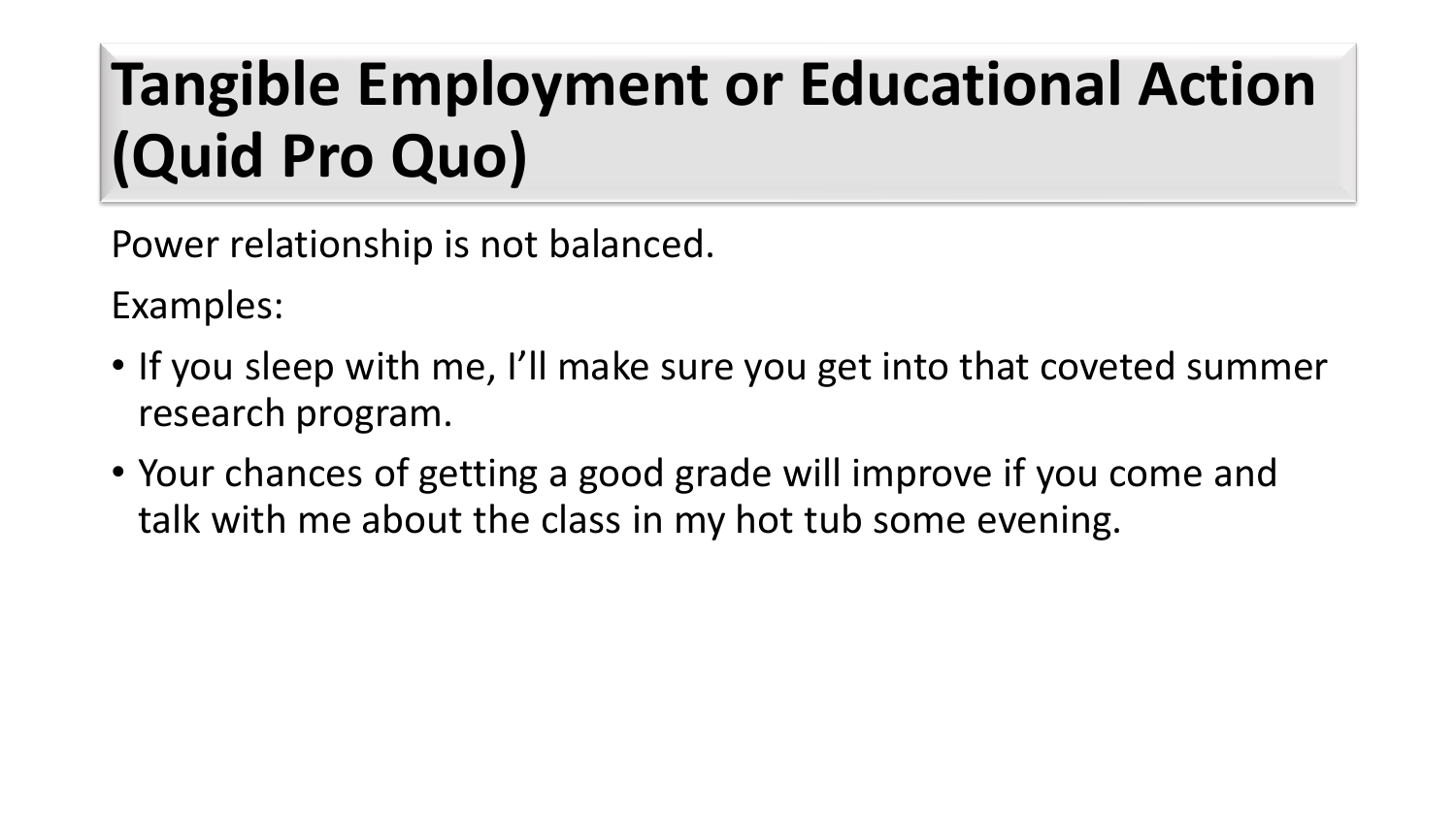## **Hostile Work or Educational Environment**

- PPM 3-32/Title VII: Unwelcome conduct that is based on protected classifications that creates a hostile work or learning environment. A hostile environment exists when conduct is so severe, persistent or pervasive, as determined by analyzing the totality of the circumstances, that it denies or limits a person's ability to participate in or benefit from the University's programs or activities or the conduct has the purpose or effect of unreasonably interfering with an employee's work performance or creates an intimidating, or offensive work environment. Both subjective and objective factors shall be considered when evaluating whether a hostile environment exists. Conduct is considered unwelcome if the person did not request or invite it and considered the conduct to be undesirable or offensive.
- Title IX: Unwelcome conduct determined by a reasonable person to be so severe, pervasive, and objectively offensive that it effectively denies a person equal access to the recipient's education program or activity. Also - sexual assault, dating violence, domestic violence, and stalking.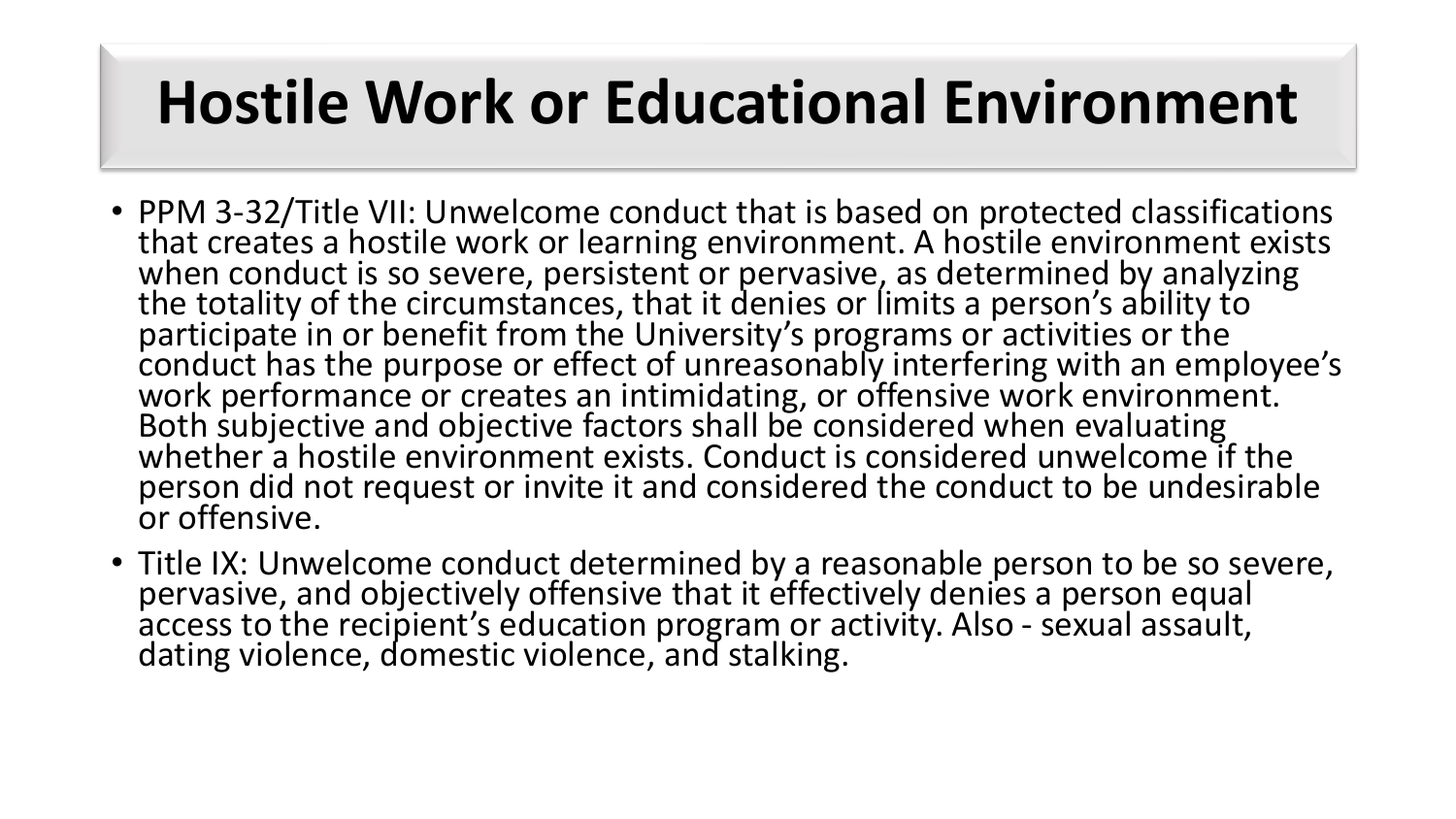# **Consent**

- Consent is affirmative and freely given permission to engage in sexual activity. A person can affirm consent, or lack of consent, through words or conduct. Consent can be withdrawn at any time, irrespective of the consent which may have been given previously. Silence or absence of resistance does not, necessarily, imply consent. A complainant has not consented when the complainant is under the age they can legally consent; unconscious; unaware that the act is occurring; physically unable to resist; overcome by force, violence, concealment or surprise; lacks the understanding to make rational decisions or engage in responsible actions due to alcohol or other drugs, or because the complainant is temporarily or permanently impaired by a disability.
- Being intoxicated or incapacitated does not diminish one's responsibility to obtain consent and will not be an excuse for sexual harassment and misconduct.
- The University adopts other circumstances identified in Utah law as standards for determining consent as in Utah Code Ann. §76-5-406. However, criminal prosecution of offenses is subject only to standards in applicable law.
- The University considers unconsented conduct as unwelcome conduct although consent, alone, does not, necessarily indicate that conduct was welcomed.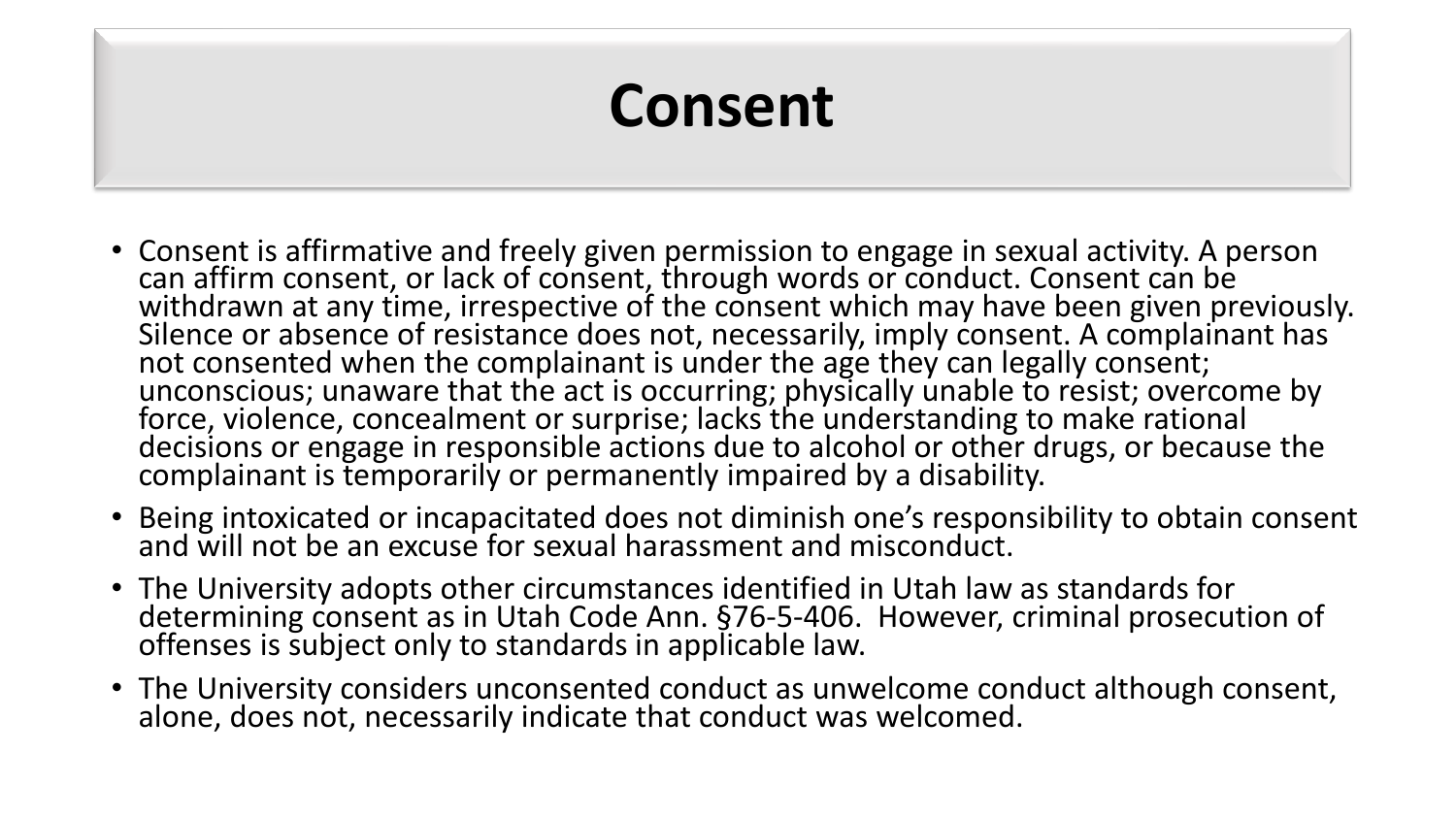# **Recognizing Harassing Conduct**

#### **Examples:**

- **Verbal**
	- Jokes, innuendos, whistles, comments focused on physical features or to ridicule personal characteristic, pressure for dates.

#### • **Written**

- Letters, e-mails
- **Physical**
	- Unwanted touching, too close to personal space
- **Pictorial**
	- Posters, graffiti, cartoons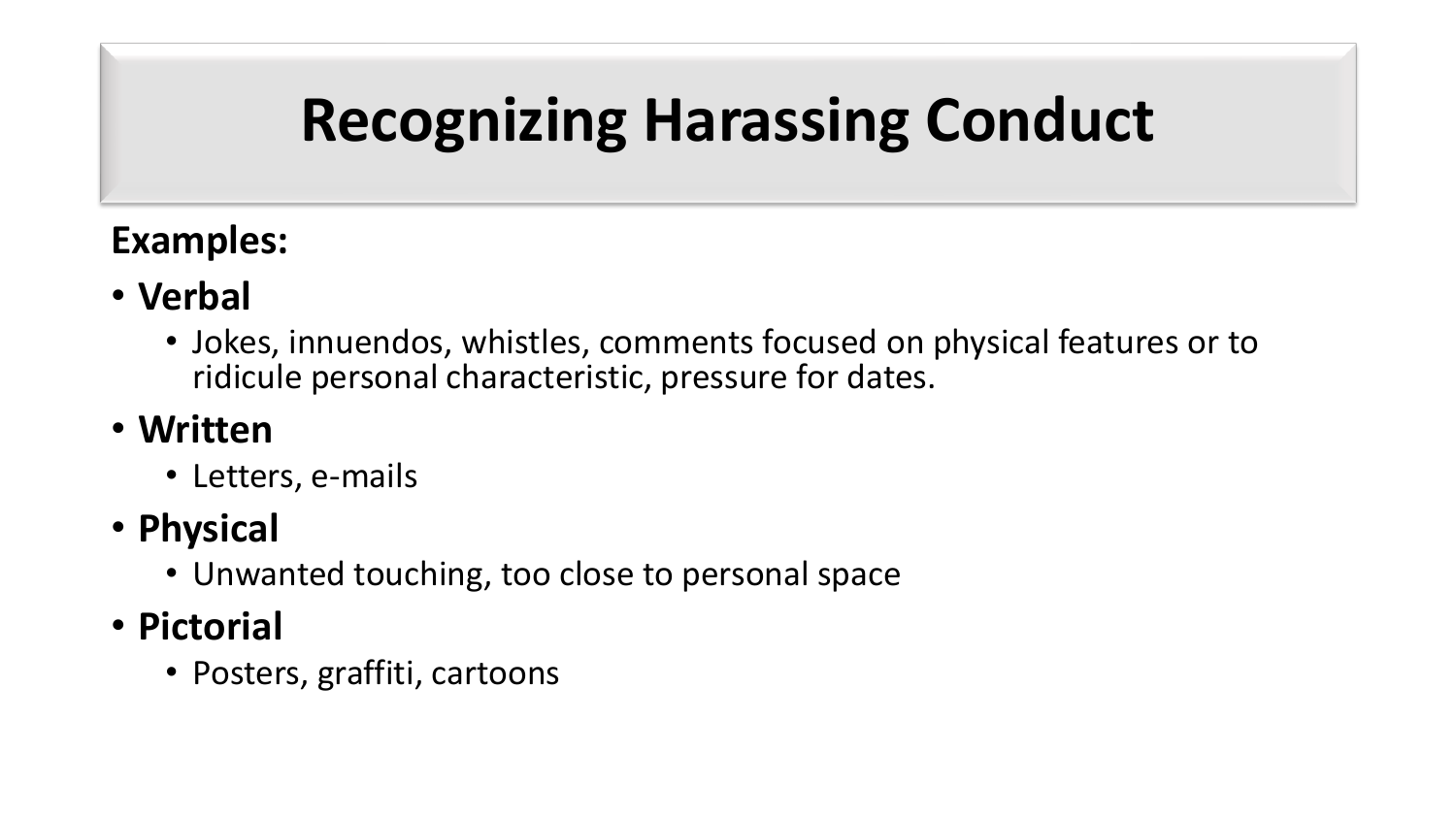# **Recognizing Harassing Conduct**

- **Sexual**
	- Sexual comments, jokes, innuendo, pressure for dates, sexual touching, sexual violence
- **Race, Color, National Origin (ethnicity)**
	- Epithets, "jokes", comments focused on physical features, ridicule
- **Age**
	- Comments, cartoons, "jokes"
- **Religion**
	- Coercing employees to participate or not participate in religious activities, "jokes"
- **Disability**
	- Comments about ability to perform, comments reflecting resentment of "special status" of a disabled person, refusal to assist or provide accommodation, slurs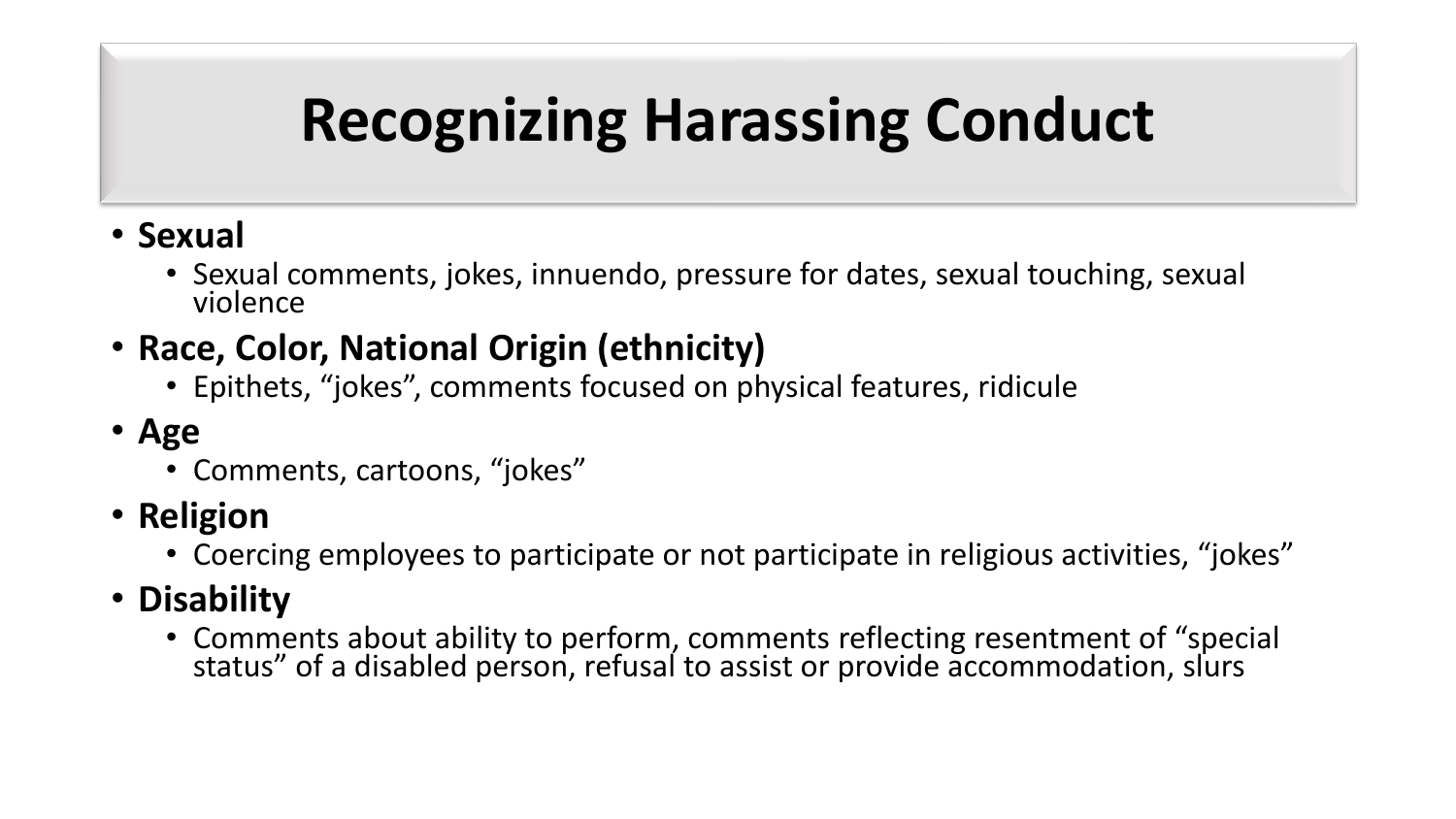### **Jurisdiction PPM 3-32**

- Title IX Occurring within education program or activity. Includes locations, events, or circumstances over which school exercised substantial control over both the respondent and the context in which the sexual harassment occurs, and also includes any building owned or controlled by a student organization that is officially recognized by the school.
- Non-title IX also requires redressing a hostile environment that occurs on campus even if it relates to off-campus activities, when the results of such conduct create a hostile work or learning environment in University courses, activities or employment.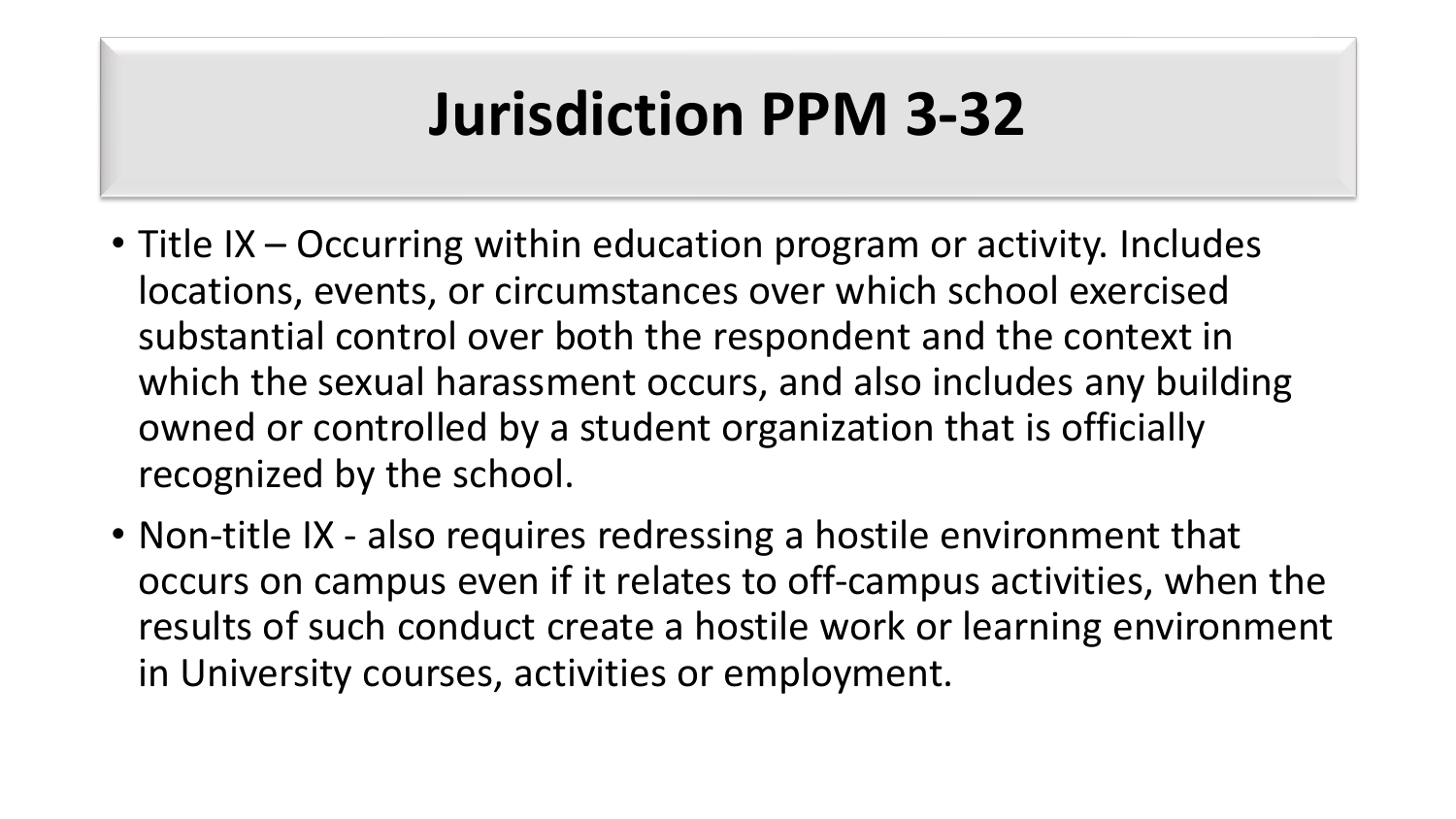# **Stalking**

Includes engaging in a course of conduct that would cause a reasonable person to fear for their own safety, or the safety of a third person, or to suffer substantial emotional distress.

- Course of conduct two or more acts, including, but not limited to, acts which the stalker directly, indirectly, or through third parties, by any action, method, device, or means follows, monitors, observes, surveils, threatens, or communicates to or about, a person, or interferes with a person's property
- Substantial emotional distress Significant mental suffering or anguish that may, but does not necessarily, require medical or other professional treatment or counseling
- Reasonable person Person under similar circumstances and with similar identities to the complainant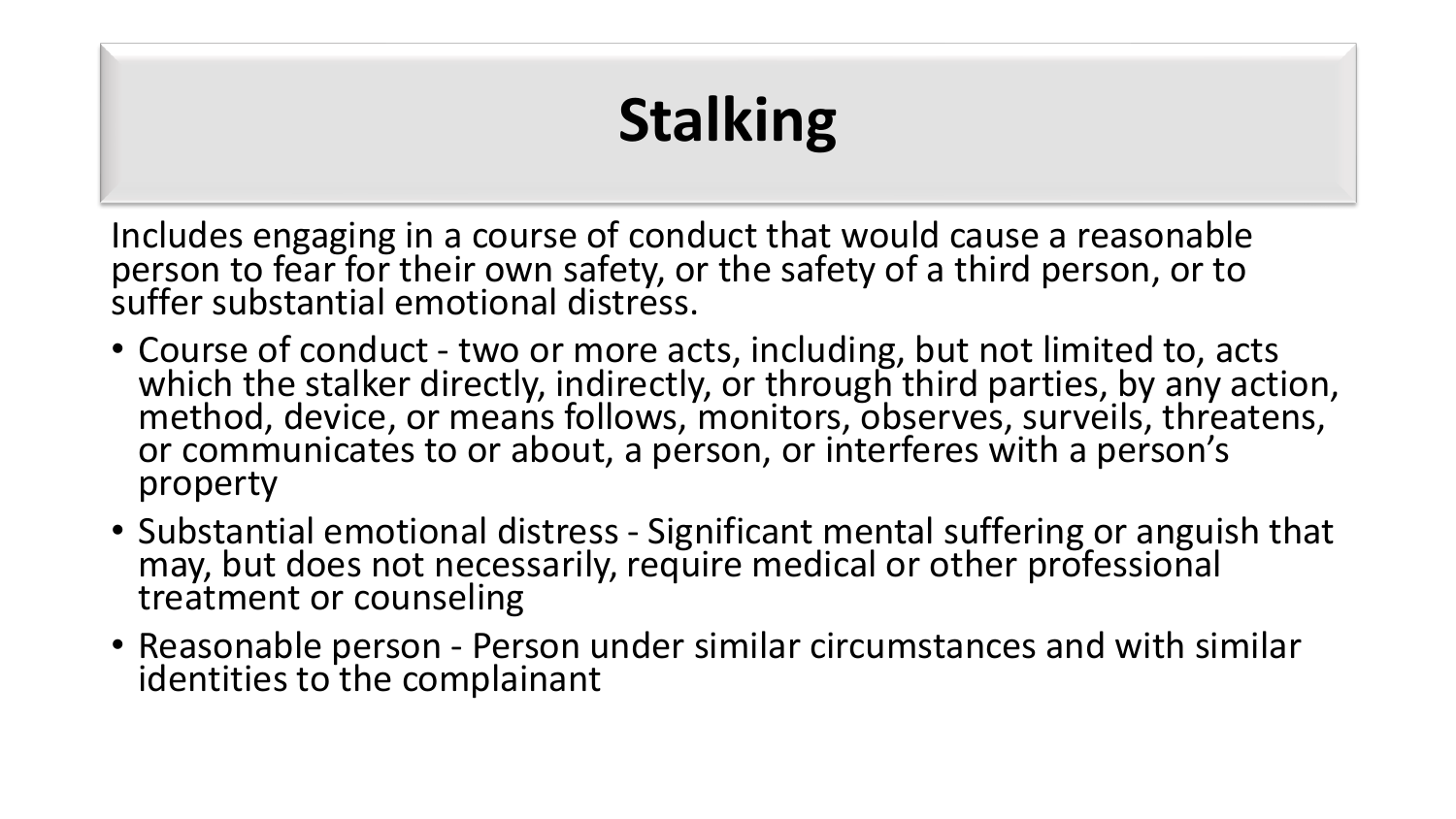#### **Sexual Assault**

Rape, fondling, incest, or statutory rape, as defined in PPM 3-32.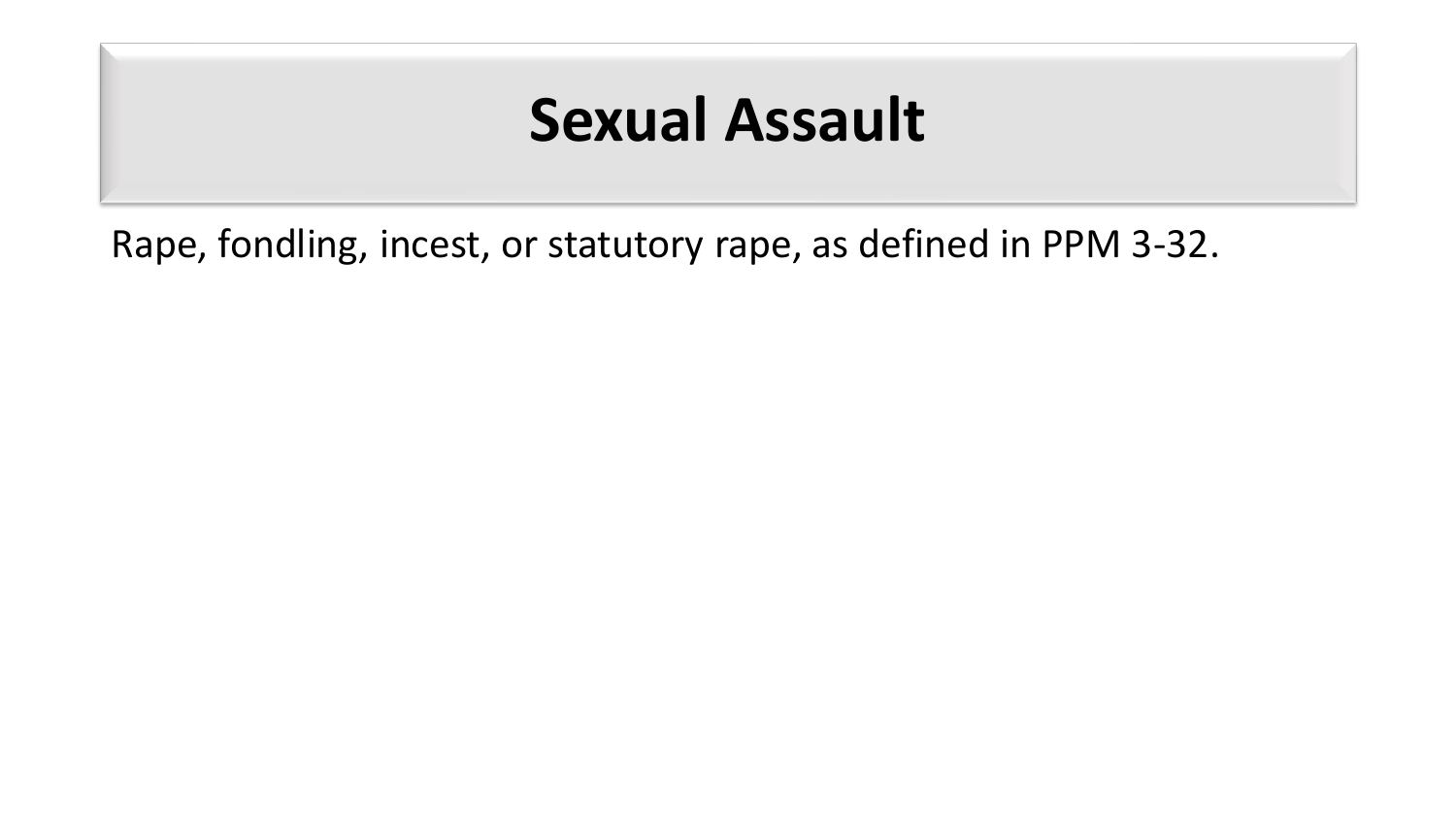# **Dating Violence**

Violence committed by a person who is or has been in a social relationship of a romantic or intimate nature with the complainant. The existence of such a relationship shall be determined based on the reporting party's statement with consideration of the length and type of relationship and the frequency of interaction with the persons involved in the relationship. It includes, but is not limited to, sexual or physical abuse or the threat of such abuse. It does not include acts covered under the definition of domestic violence.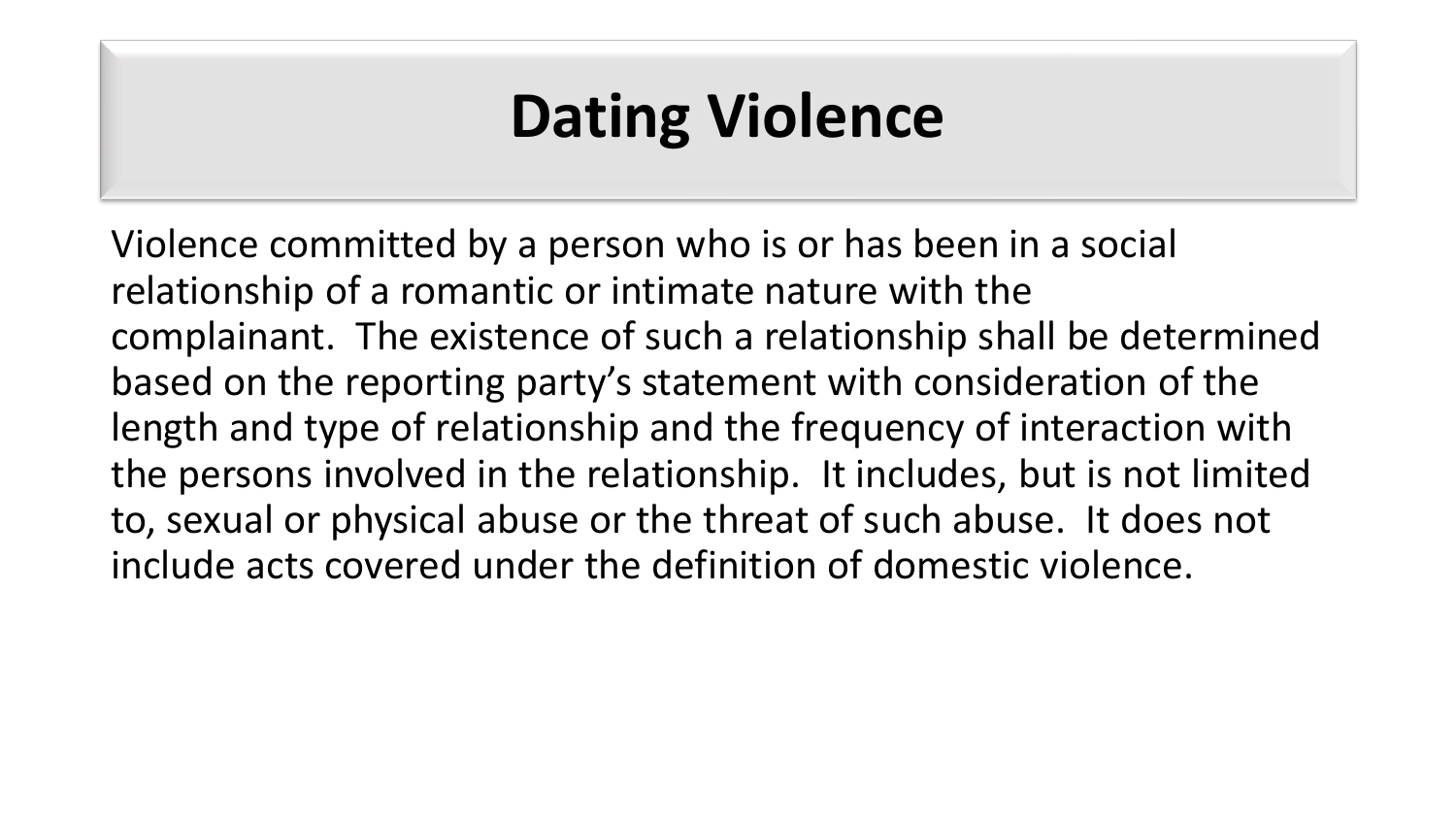### **Domestic Violence**

A felony or misdemeanor crime of violence committed against a complainant by: (i) a current or former spouse or intimate partner; (ii) a person with whom the complainant shares a child in common; (iii) a person who is cohabitating with, or has cohabitated with, the complainant as a spouse or intimate partner; (iv) a person similarly situated to a spouse of the complainant under applicable domestic or family violence laws; or (v) any other person against an adult or youth victim whom the complainant is protected under applicable domestic and family violence laws.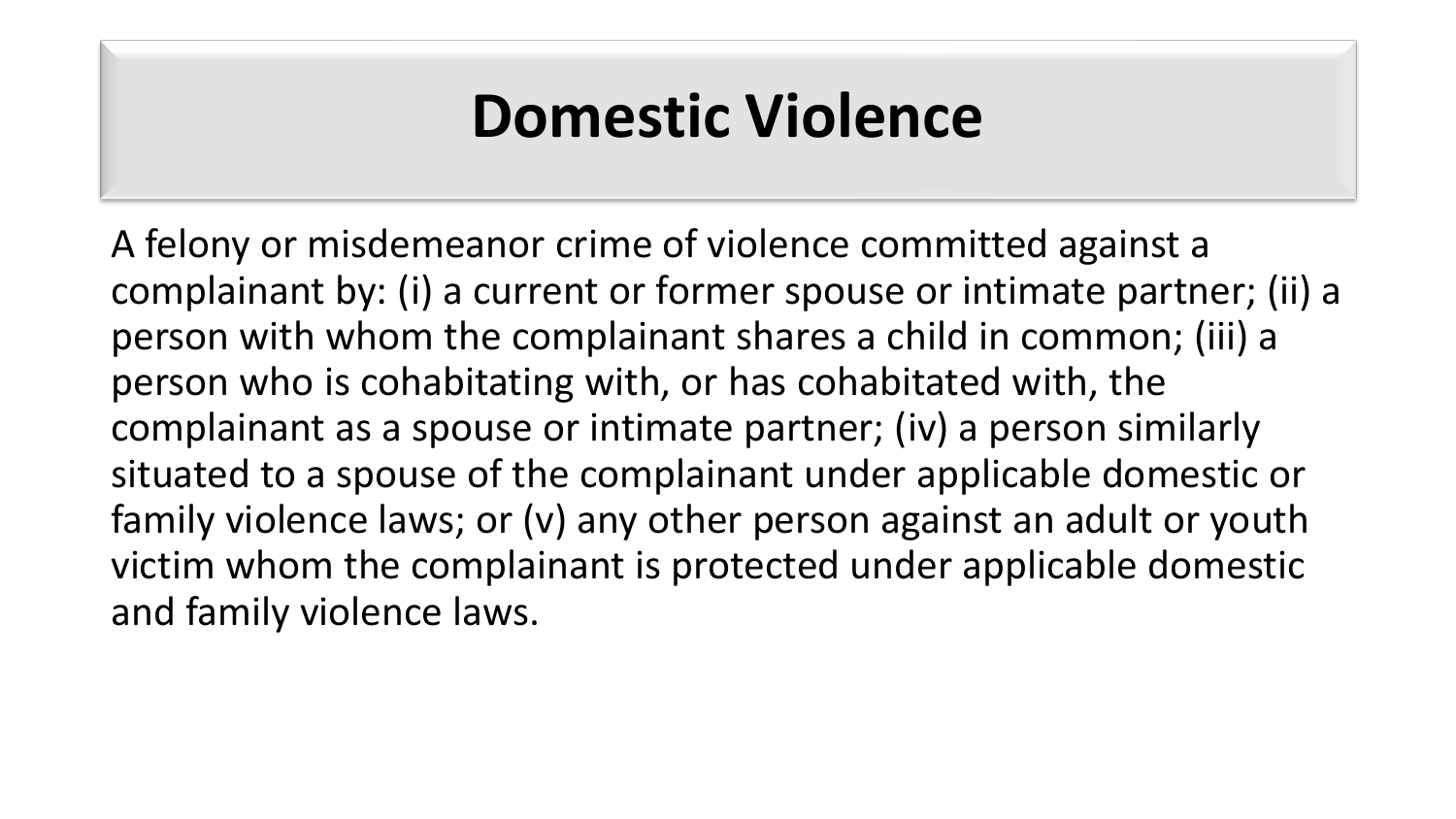## **Retaliation**

- People are protected from reprisal
	- For opposing discriminatory practices
	- For participating in a discriminatory complaint process
	- Includes actions against helpful bystanders, witnesses, complainants
	- Action is generally deemed retaliatory if it would deter a reasonable person in the same circumstances from engaging in activities protected by this policy, such as filing a complaint or participating in an investigation.

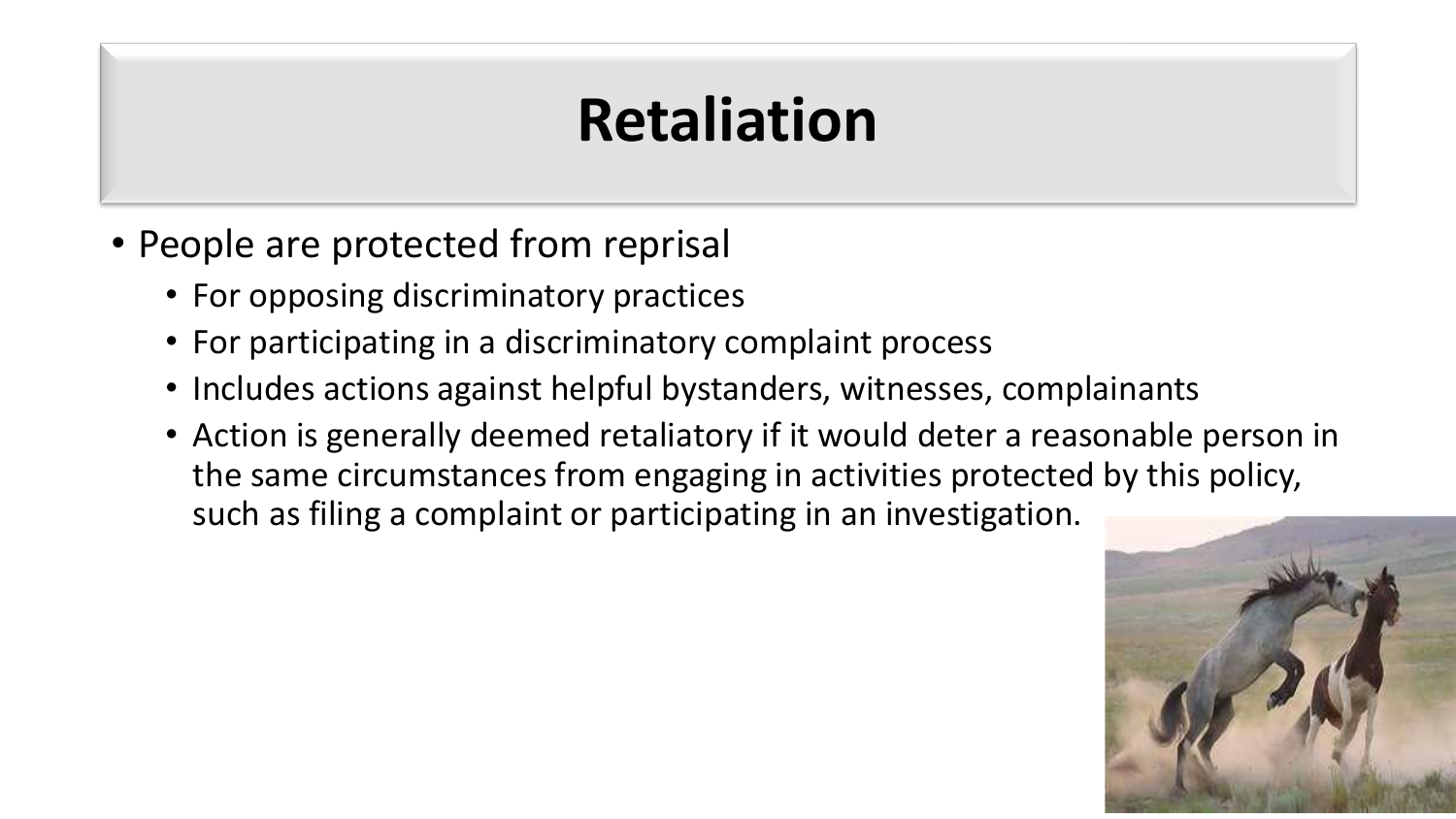#### Role of the University

Discrimination and harassment are prohibited by numerous federal and state laws and regulations, including, but not limited to the

- 1964 Civil Rights Act,
- Title IX of the Education Amendments of 1972,
- Clery Act, 20 U.S.C. § 1092(f),
- Rehabilitation Act of 1973,
- Americans with Disabilities Act of 1990,
- Pregnancy Discrimination Act,
- Age Discrimination Act of 1975, the Equal Employment of Veterans Act,
- Genetic Information Non-Discrimination Act of 2008,
- Immigration and Nationality Act,
- Lilly Ledbetter Fair Pay Act of 2009,
- Uniformed Services Employment and Reemployment Rights Act (USERRA),
- Equal Pay Act of 1963,
- Veterans Readjustment Benefits Act,
- Utah Fair Housing Act,
- Nursing Mothers in the Workplace and
- the Utah Anti-Discrimination Act.

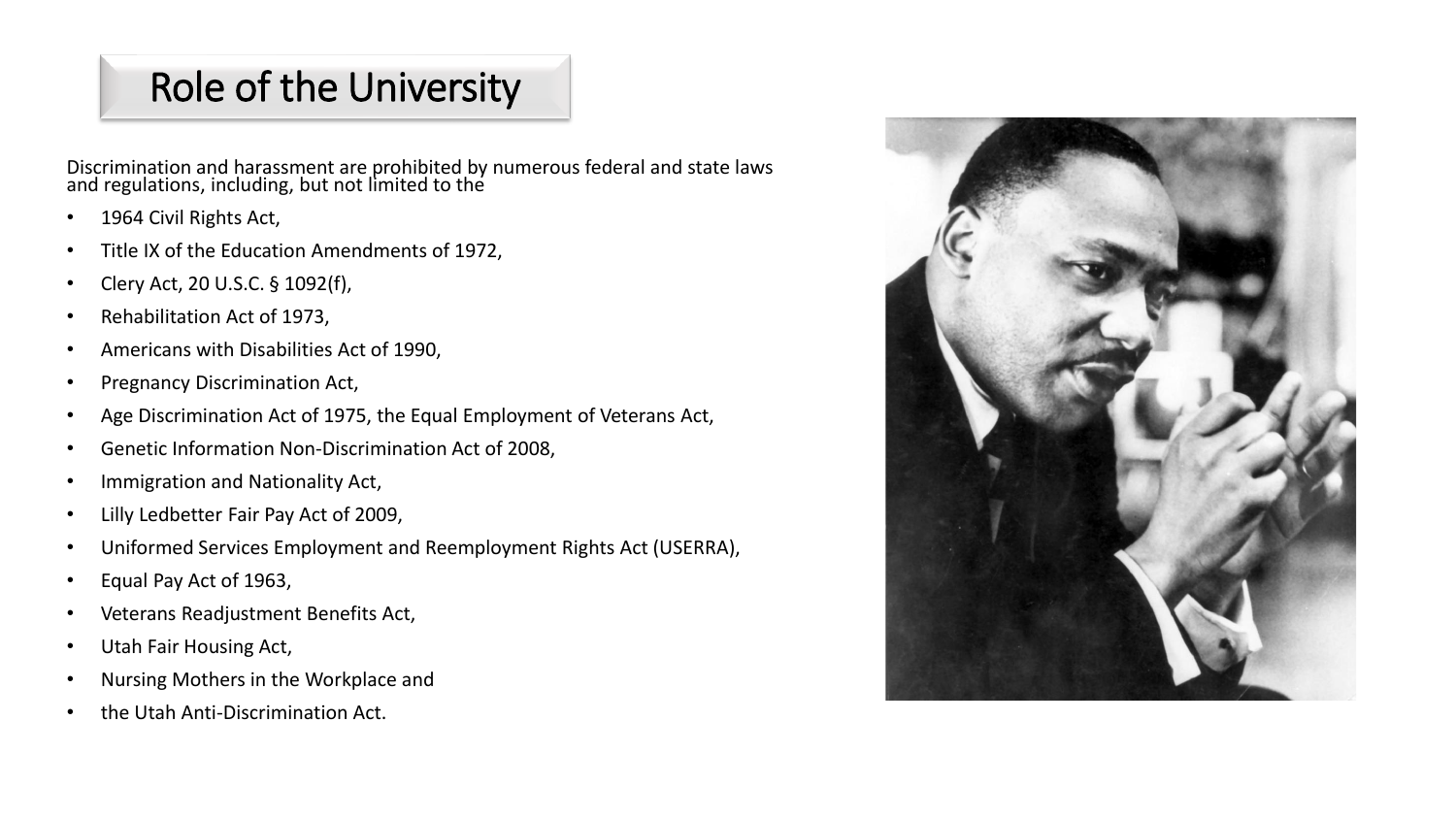# **Role of the University – Title IX**

• Title IX of the Education Amendments of 1972 protects people from discrimination based on sex in education programs or activities which receive Federal financial assistance. Title IX states that:

"No person in the United States shall, on the basis of sex, be excluded from participation in, be denied the benefits of, or be subjected to discrimination under any education program or activity receiving Federal financial assistance."

- The United States Department of Education (DOE) maintains an Office for Civil Rights (OCR).
- Deliberate indifference clearly unreasonable in light of the known circumstances.
- Burden or proof and burden to gather evidence on university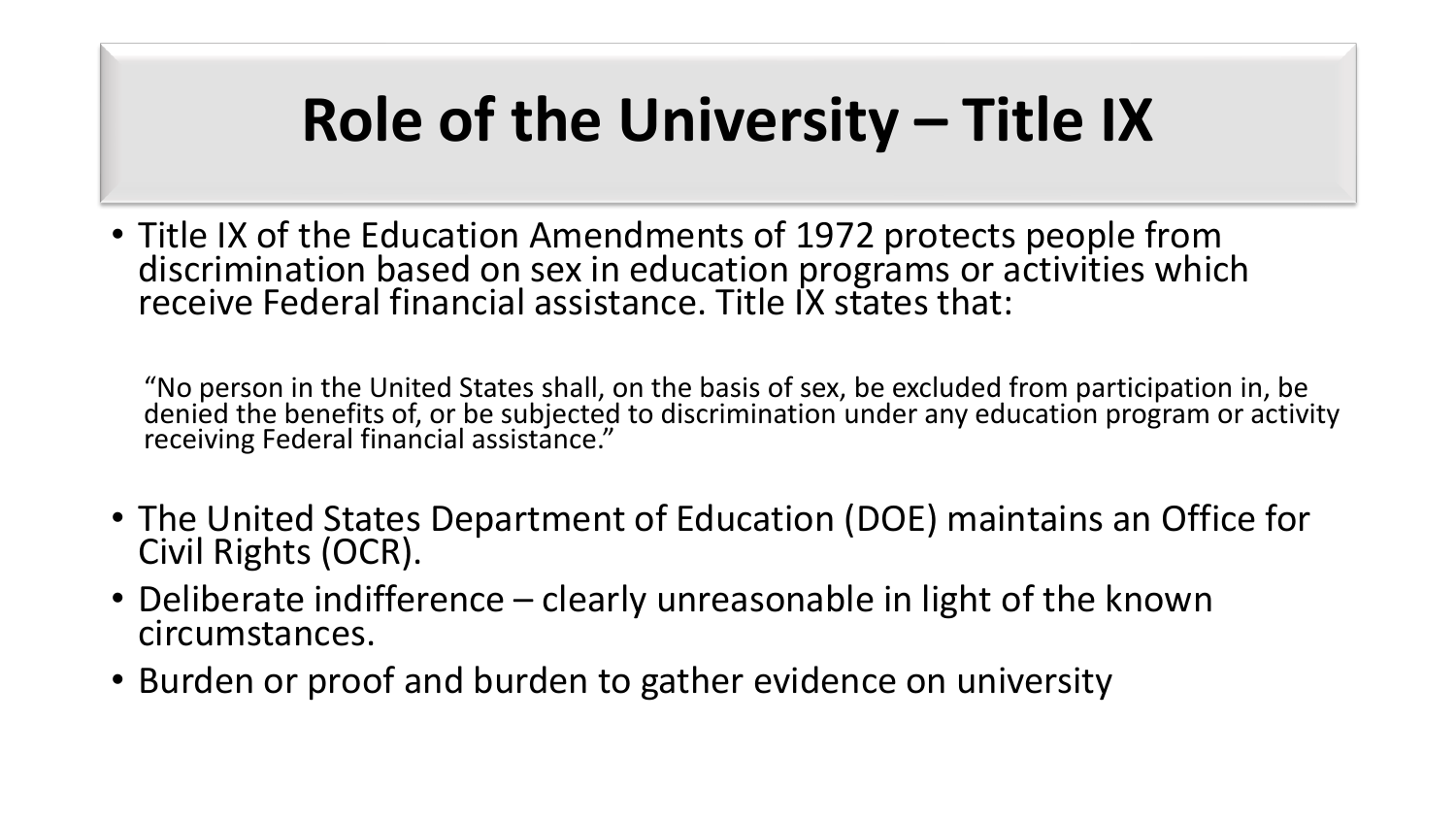### **Discrimination Procedures**

- Provide a prompt and equitable resolution for complaints of discrimination
- Reports are initially made to the Equal Opportunity/Title IX Office
- Even if the alleged discrimination might also be a crime, regardless of whether it goes through a criminal process, the University process proceeds separately.
- Complainant: the individual alleging a violation of policy
- Respondent: the individual alleged to have violated policy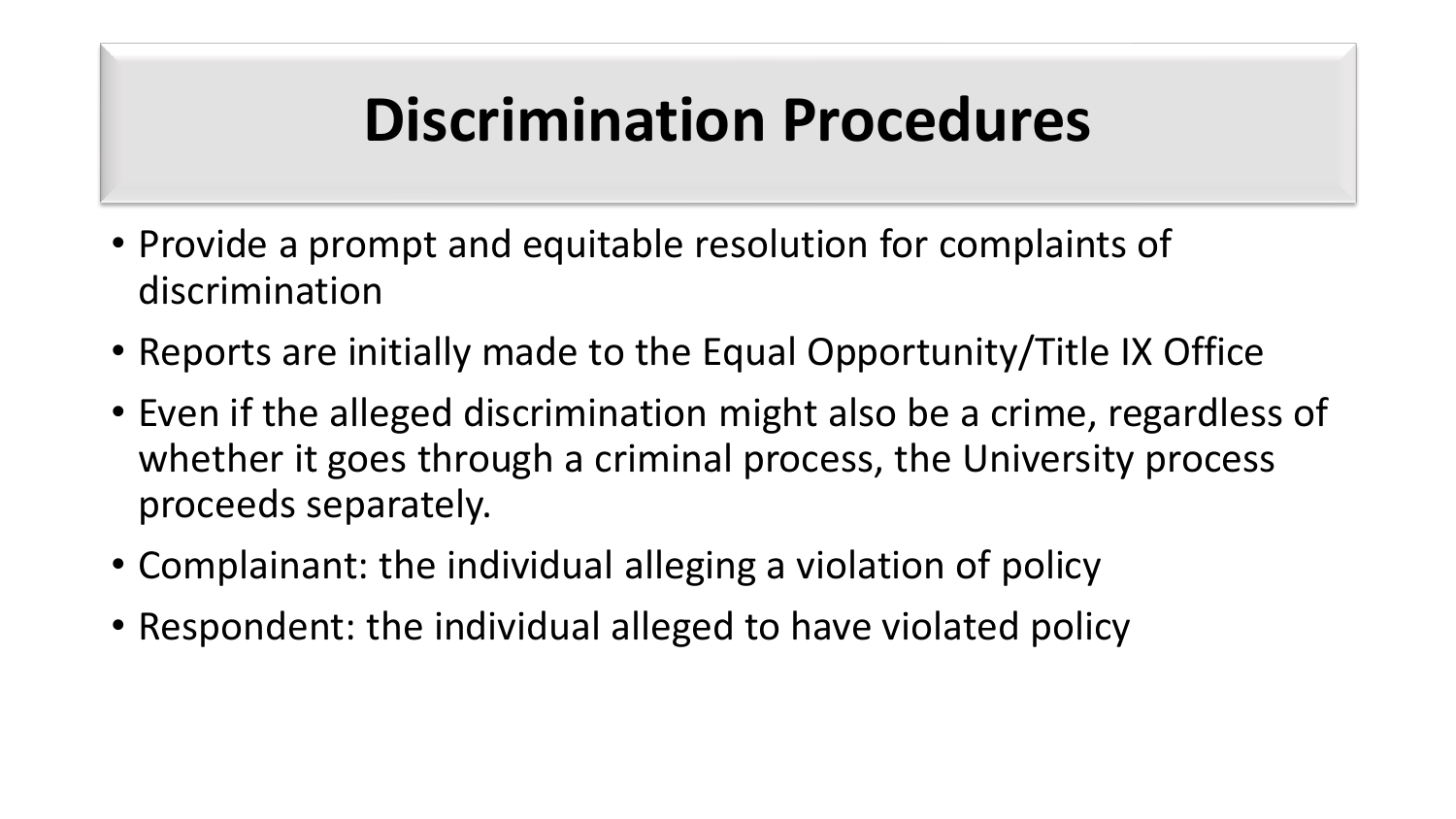### **Discrimination Procedures**

- The AA/EO office conducts or oversees a fair and impartial investigation of the alleged policy violation.
- Respondents have the opportunity to review and respond to evidence considered against them.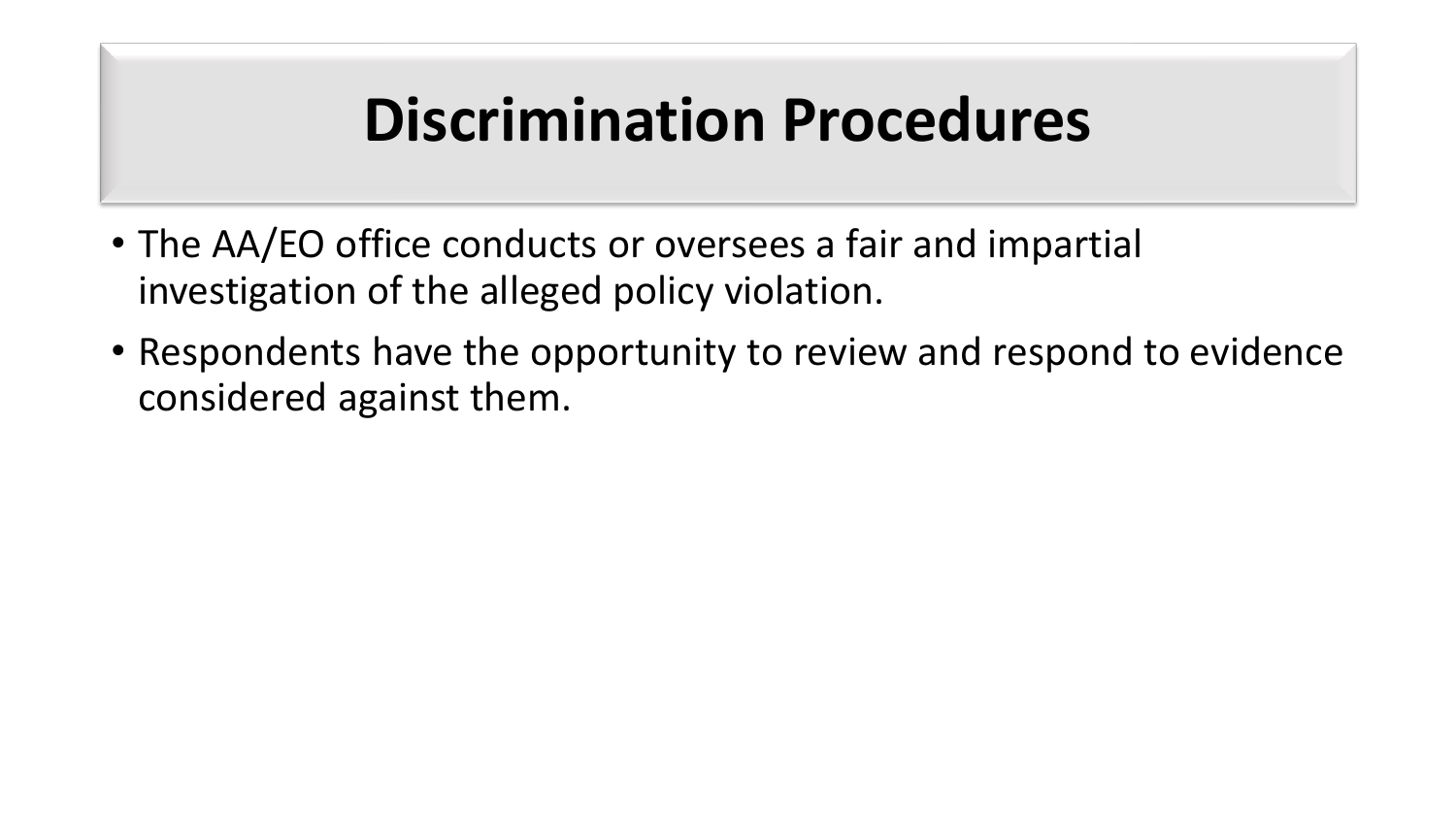# **Non Title IX - Discrimination Grievance Committee**

After AA/EO issues a final investigation report, and review by parties, it is sent to the Appropriate Administrator

- Appropriate Administrator reviews and determines whether to close the complaint, investigate further, attempt informal resolution between the parties, or impose disciplinary sanction(s) and notifies both parties.
- Either party may appeal the decision to the committee.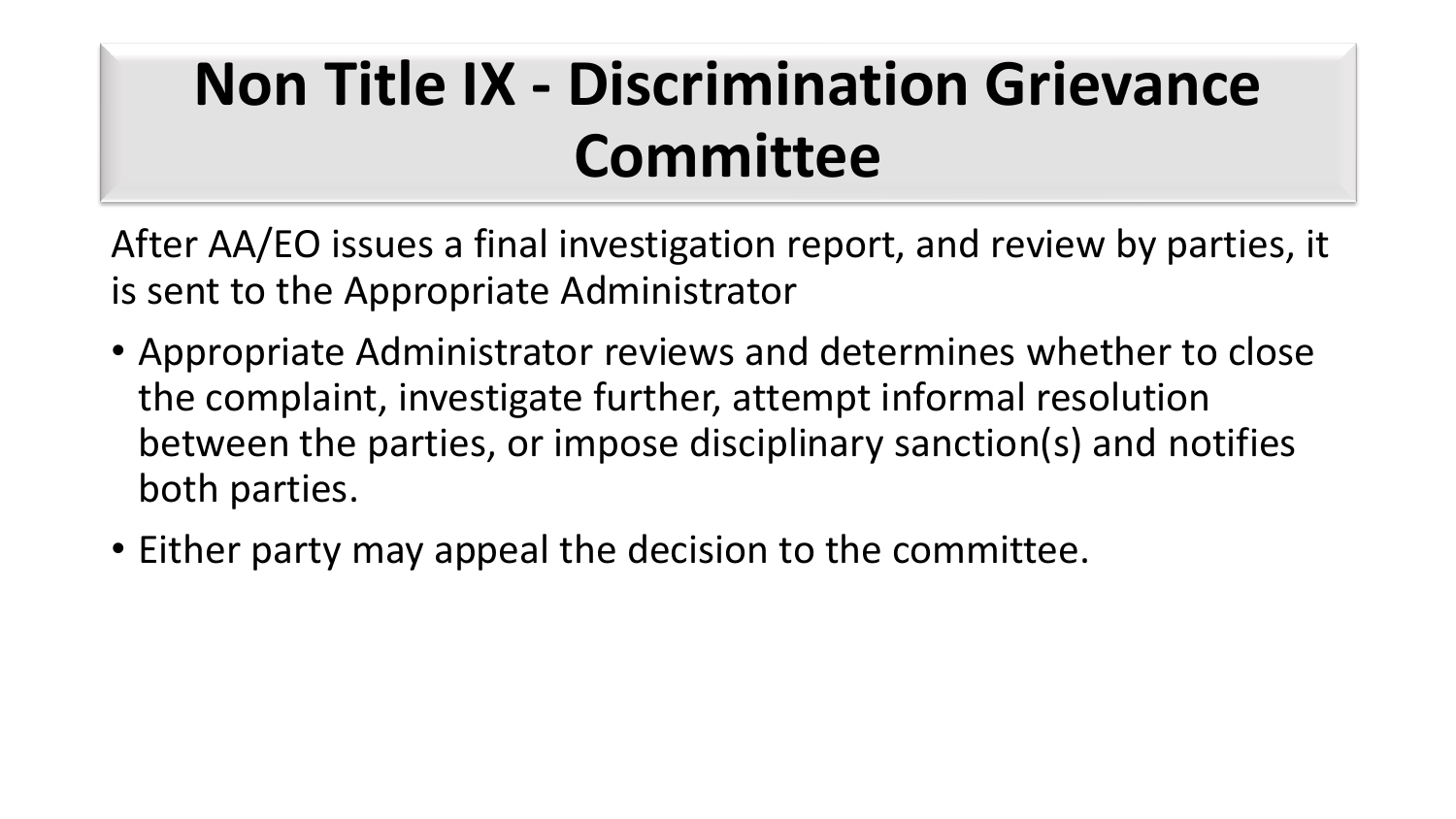## **Title IX Discrimination Grievance Committee**

- After AA/EO issues a report investigation, non-binding findings
- After review by parties, sent to hearing committee
- Hearing committee holds live hearing see PPM 3-32 Appendix A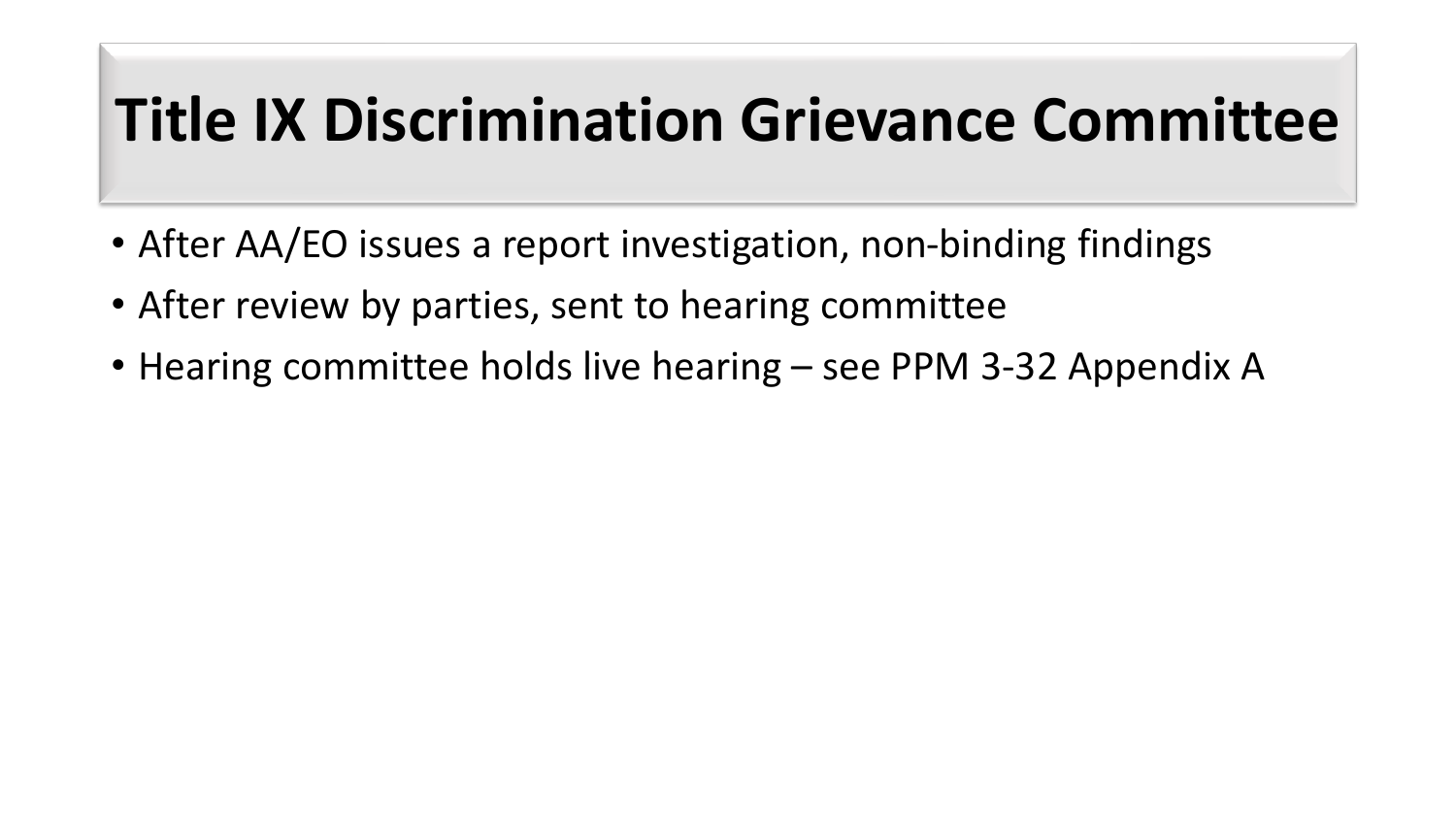### **Standard of Review**

For all cases the standard of review is whether there is a **preponderance of the evidence** to believe that an individual engaged in a policy violation. This means that individuals are presumed not to have engaged in alleged conduct unless a "preponderance of the evidence" supports a finding that the conduct has occurred. This "preponderance of the evidence" standard requires that the evidence supporting each finding be more convincing than the evidence in opposition to it.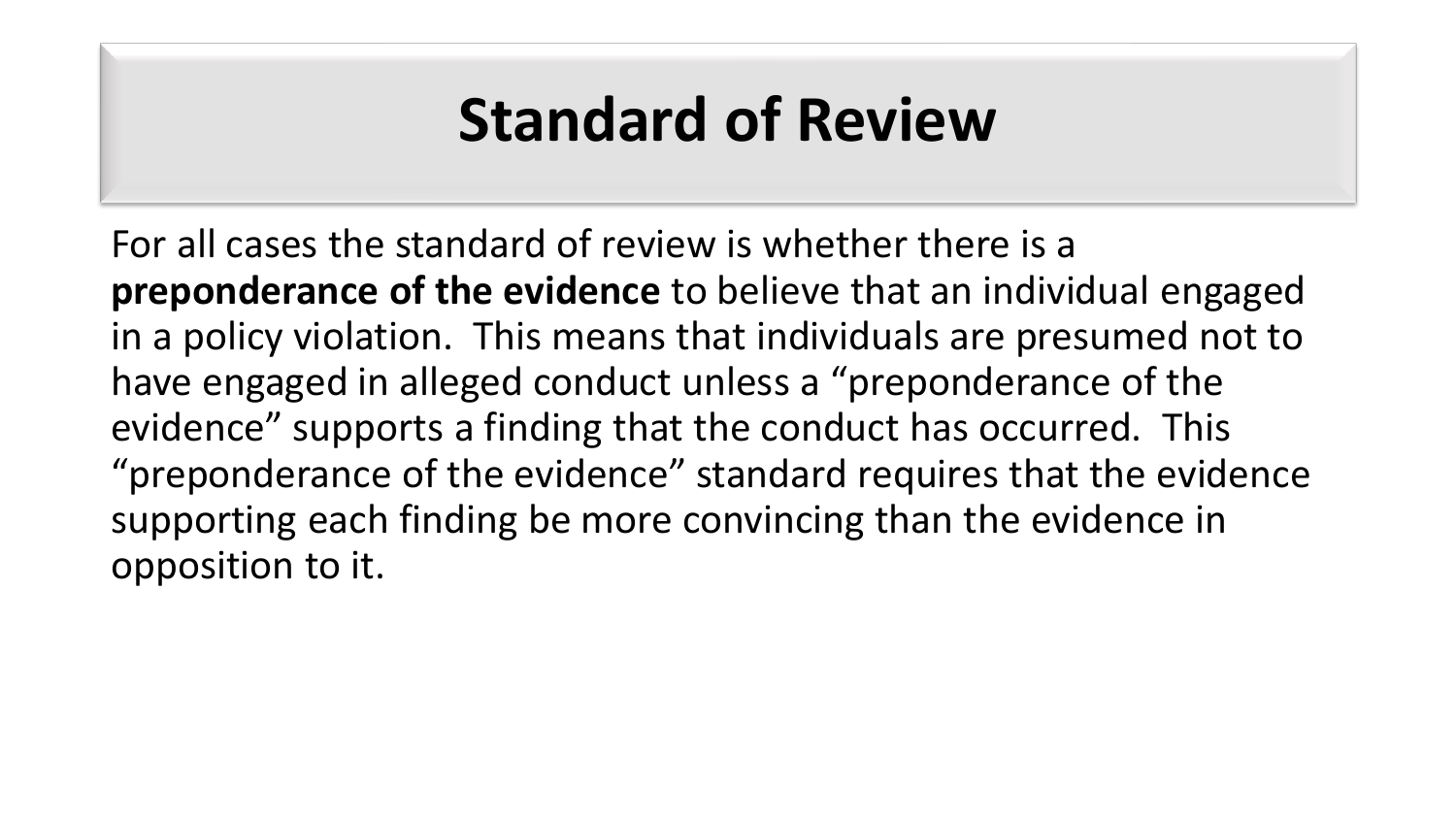#### Discrimination Grievance Committee

#### *Conflict of Interest*

As soon as you recognize that you might have a conflict of interest in a particular case, you must disclose that to the Chair and the Chair will disclose it to both parties.

• Outside affiliation with parties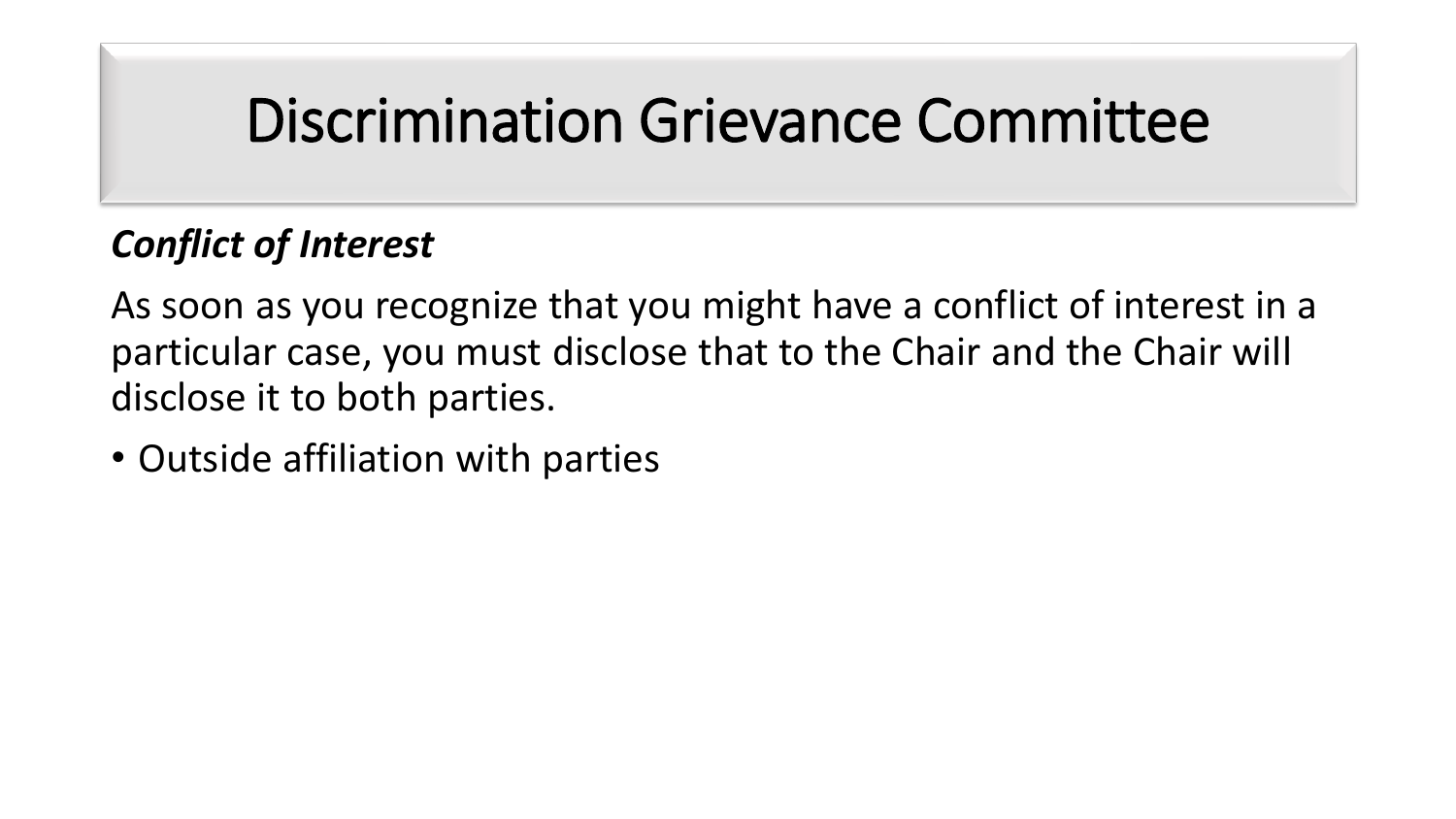## **Confidentiality**

- The parties and witnesses have privacy rights and reasonable expectations of confidentiality in the proceedings.
- Members of the committee have the same strict obligations to keep all information they learn confidential.
- If you are unsure about what you can disclose or discuss outside of regular committee deliberations, you should not disclose or discuss it without first seeking guidance from the Office of Legal Counsel.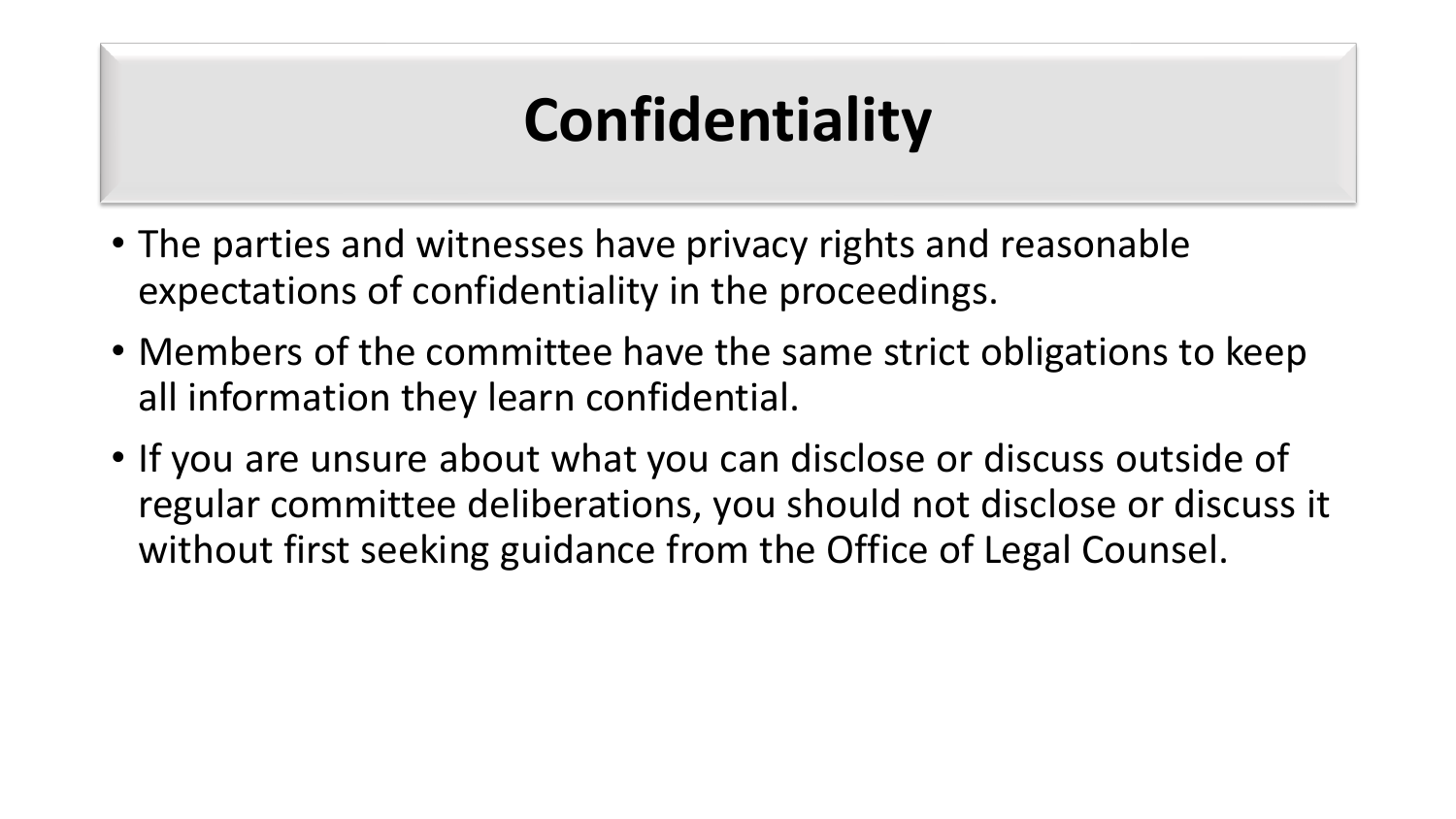# **Discrimination Policy – PPM 3-32 (including Title IX)**

- Always refer to the policy and follow the policy
- Pay particular attention to **definitions** in policy
- Read it again each time you have a new case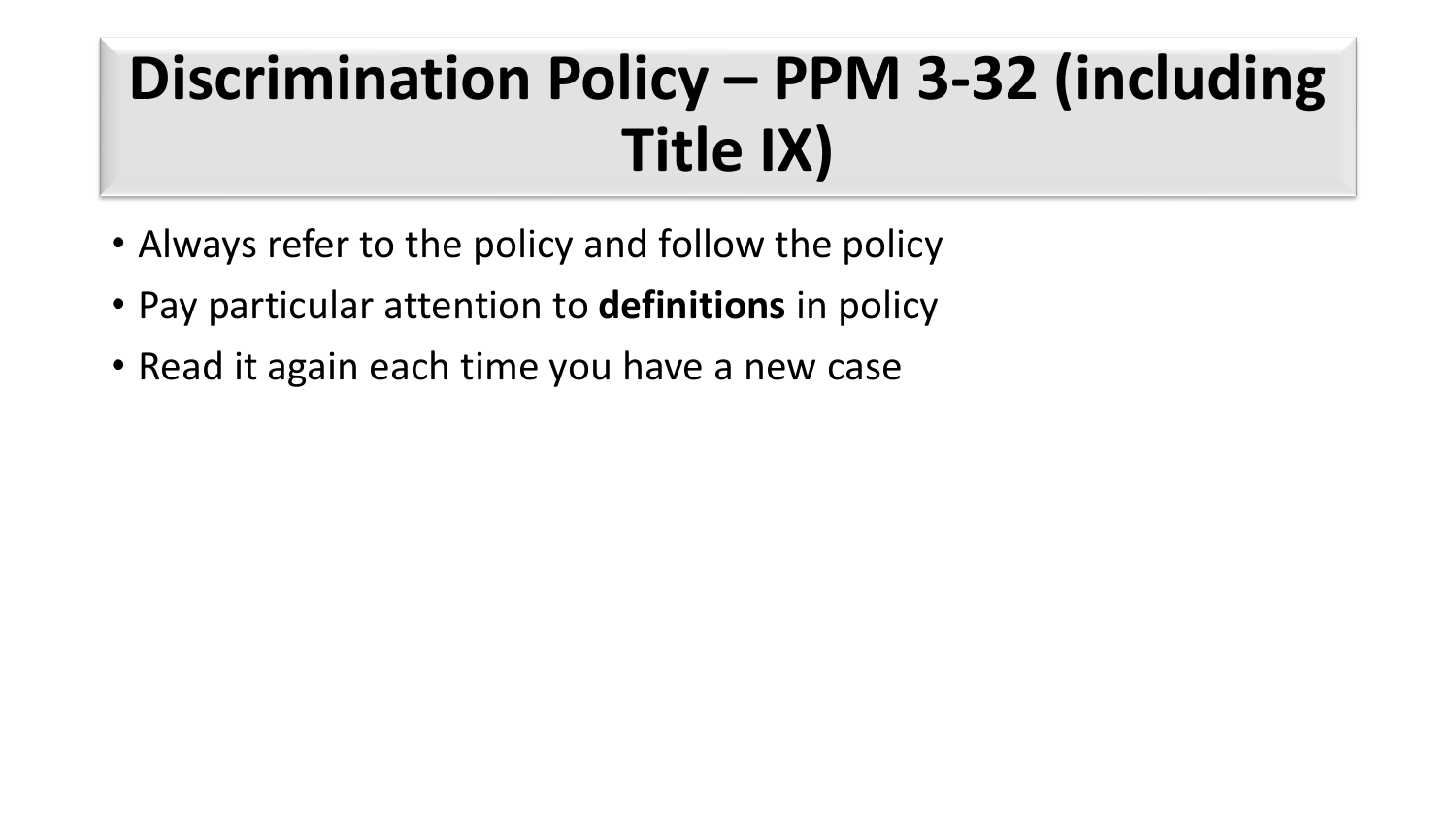## **The Hearing**

- Recording and minutes
- May be held electronically where parties and witnesses may see each other (FM will provide training prior to the hearing for the specific technology used)
- Security measures
- Each person may have one advisor who may be an attorney; in Title IX cases, the university will supply an individual to ask questions on behalf of the party if the party does not have an advisor
- A hearing is not to be an adversarial process. The hearing committee may determine the structure of the hearing and may require the parties to communicate their positions in accordance with reasonable rules of procedure, decorum, and respect.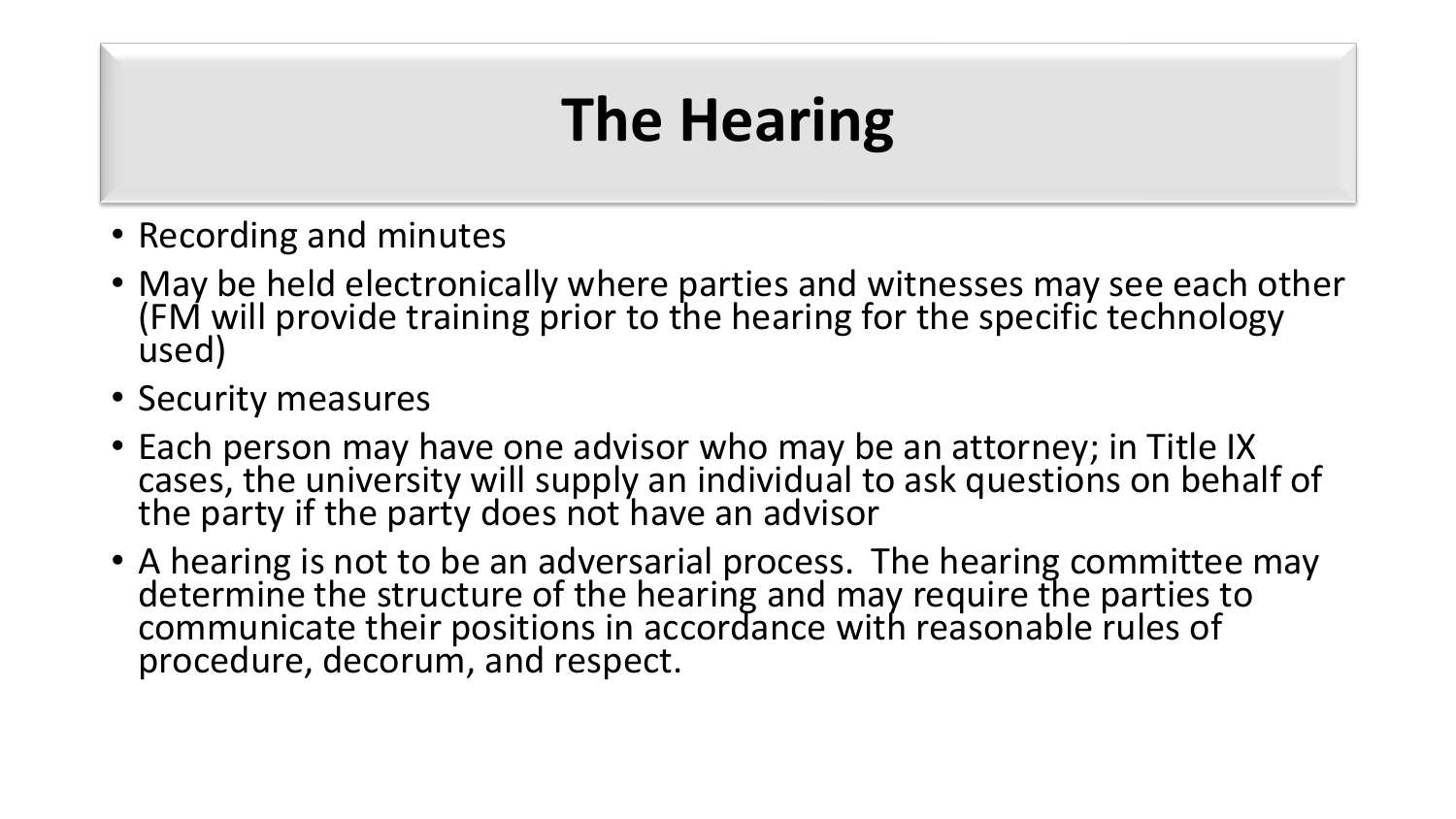# **The Hearing – General Procedure**

- Procedural matters (recording, explanation of rules, etc.)
- Opening statement by Complainant
- Testimony of Complainant's witnesses
- Proffer of evidence
- Questions from the Committee/Responding Party.
	- Questions should be focused on helping you determine whether University policy was violated.
	- Don't ask questions to satisfy your curiosity.
- Repeat above for Responding Party
- Closing statements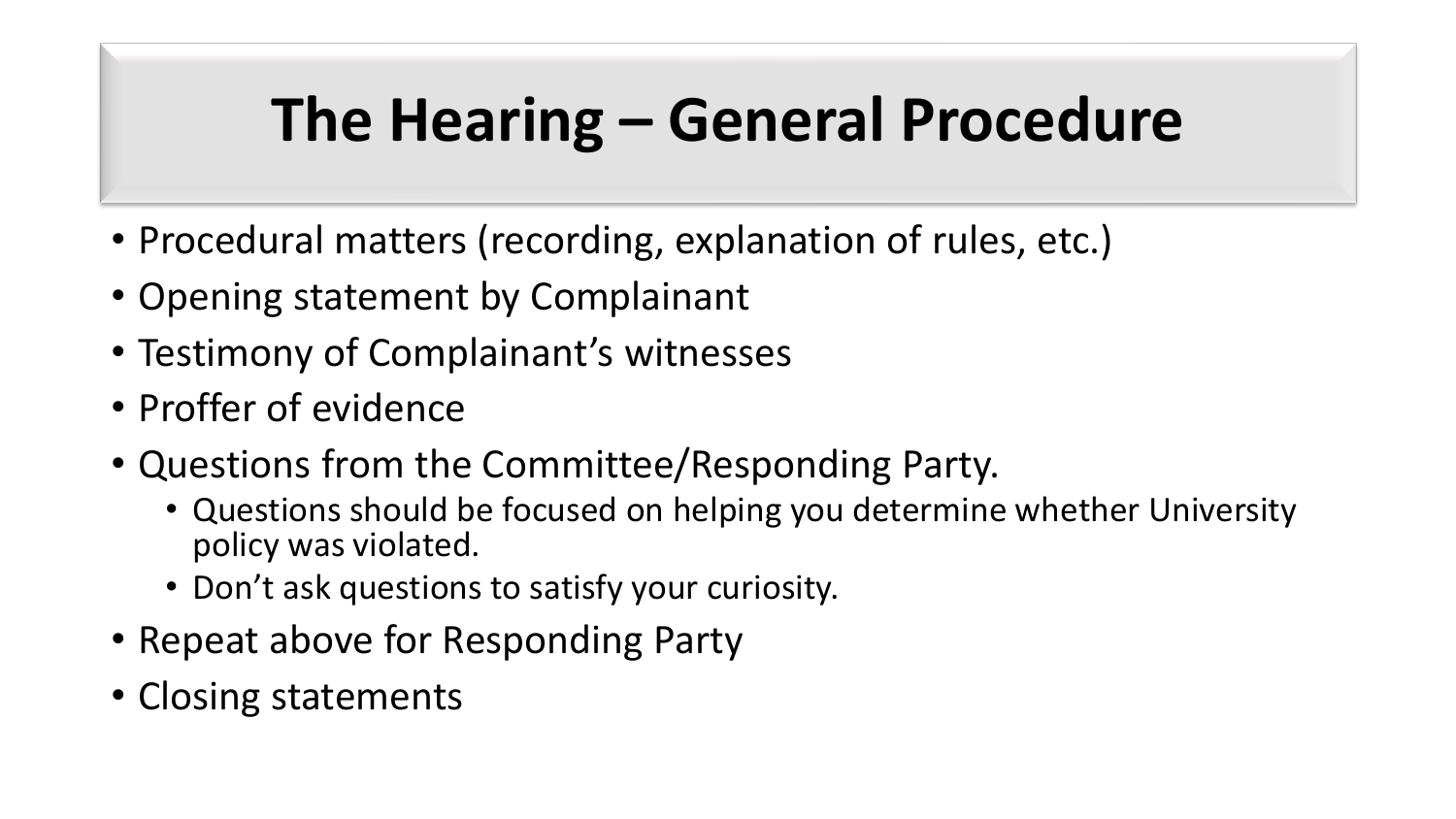# **The Hearing – Evidence**

- The Committee may determine the relevance of any evidence received, and may limit evidence, including scope, nature, duration, when in the discretion of the hearing Committee it is deemed unduly repetitious or irrelevant.
- Hearsay non-Title IX credibility assessment do not base your decision on
- Title IX Exclusionary Rule in person statements
- Cannot draw inferences based on absence
- Relevance: Does the proposed information support a fact of consequence to the outcome and does it make more or less likely that the fact occurred
- Credibility determinations
- Neutral decision-maker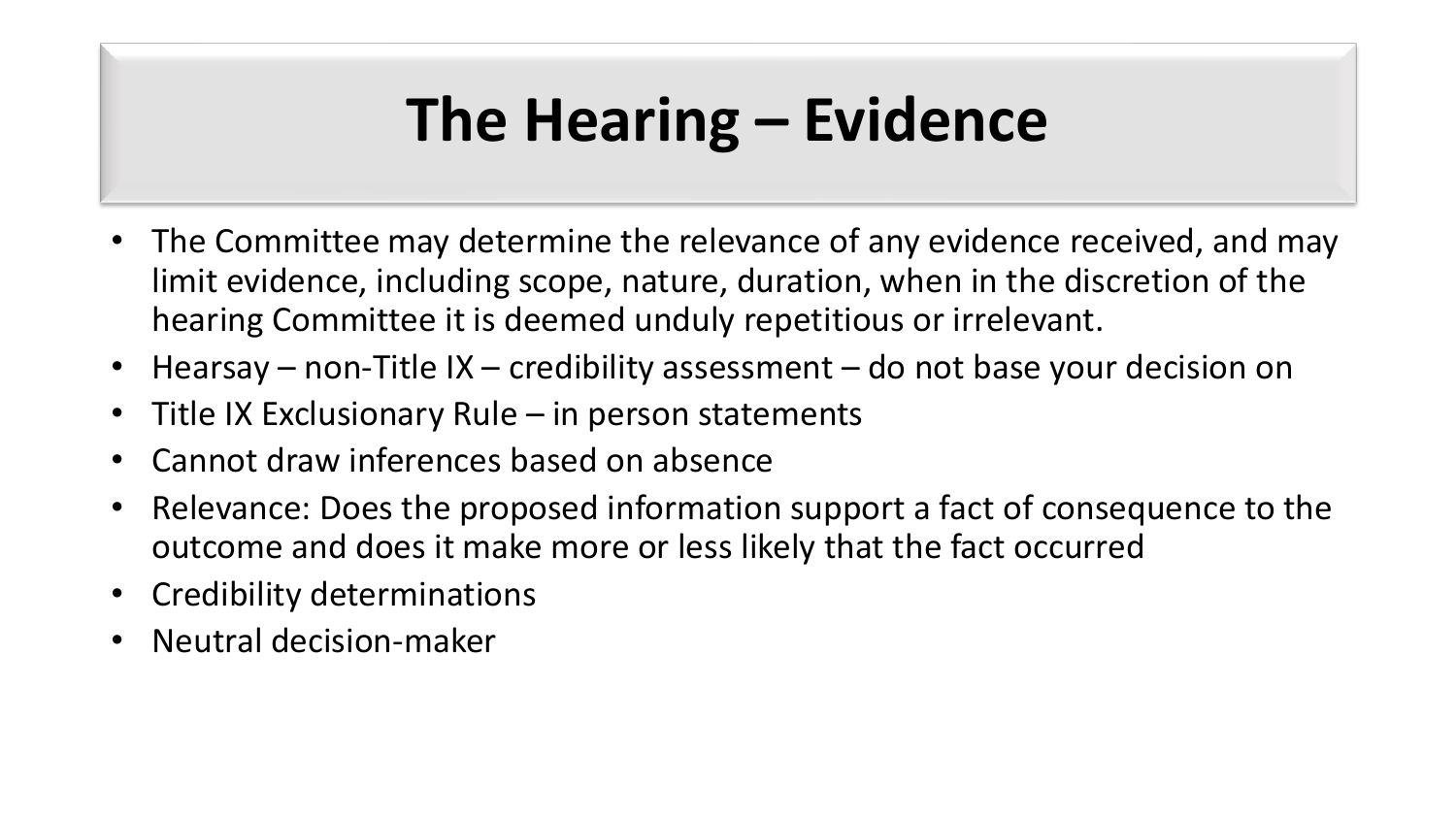# **The Hearing – Evidence**

- When ruling on evidence, including relevance, state it for the record
- Take your time
- Ask the parties/questioners to take their time in asking and pause before responding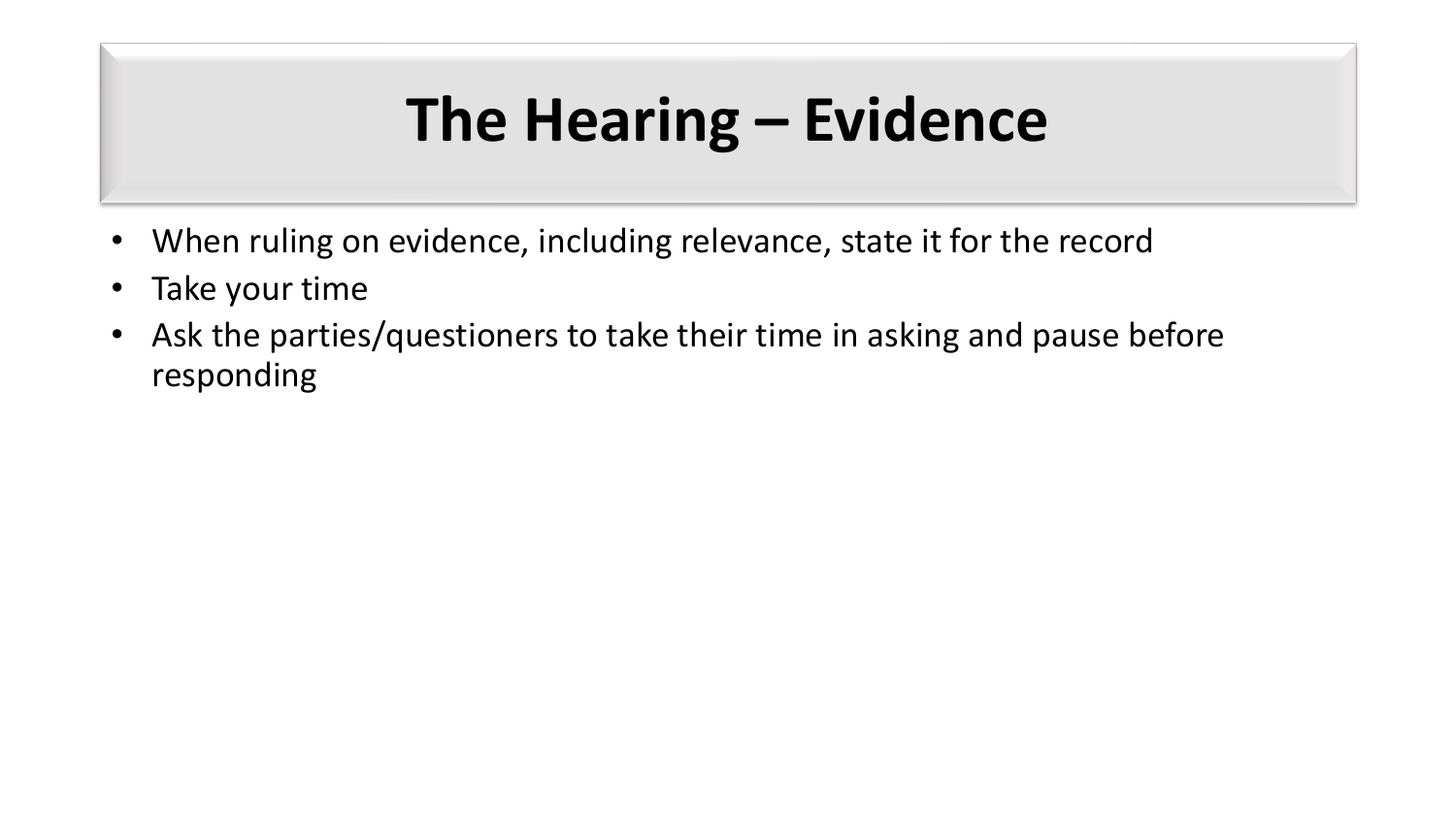## **The Hearing – Evidence**

• Exclude questions or evidence about the complainant(s)' sexual predisposition or prior sexual behavior as not relevant unless 1) questions or evidence of the complainant(s)' prior sexual behavior are offered to prove that someone other than respondent(s) committed the conduct alleged by complainant(s), or 2) questions or evidence concern specific incidents of the complainant(s)' prior sexual behavior with respect to respondent(s) and are offered to prove consent.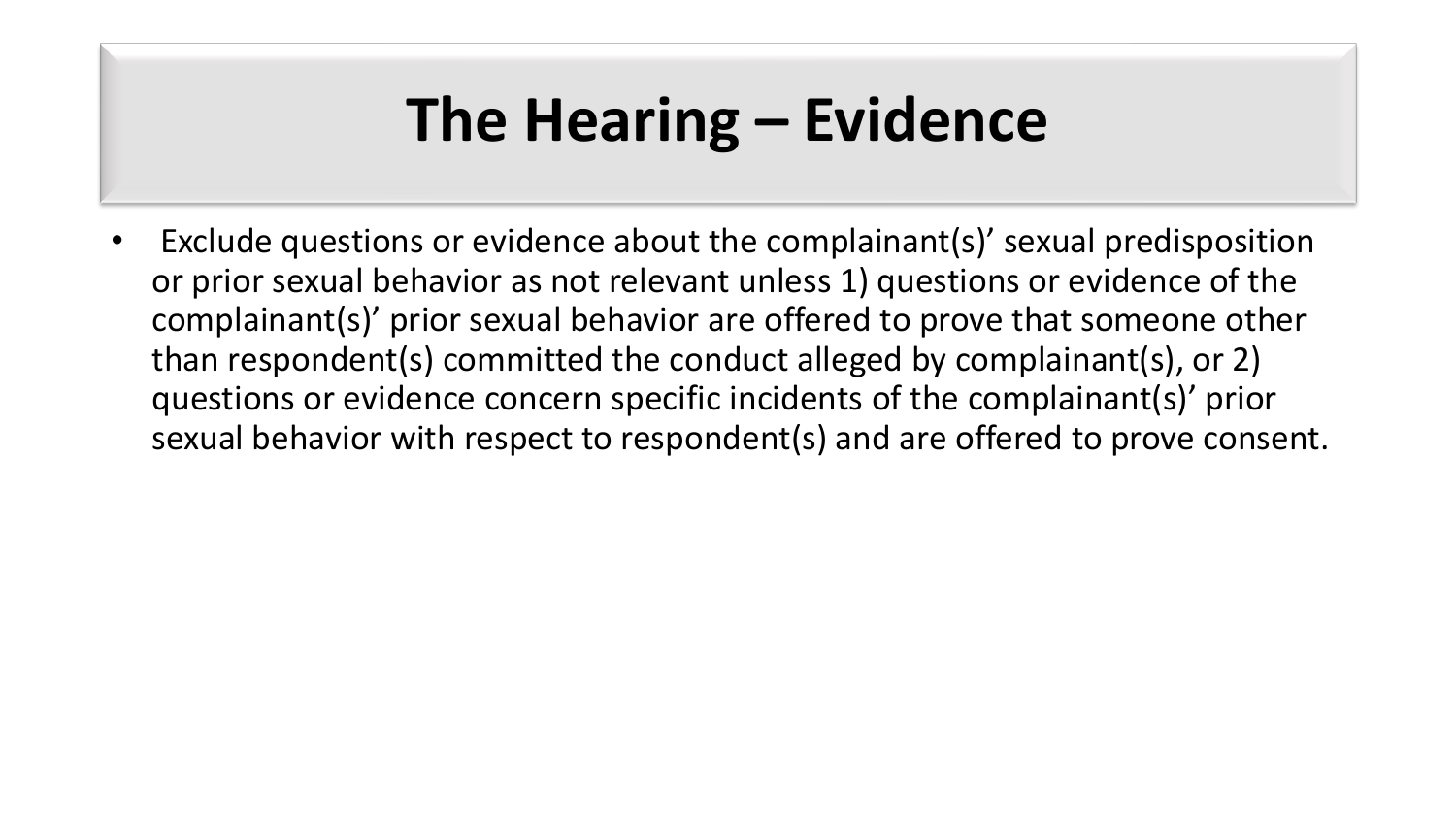## **The Hearing - General**

- Pay attention
- Do not simply defer to previous reports or recommendations
- If you did not hear something, say so and ask for it to be repeated
- Ask participants not to talk over one another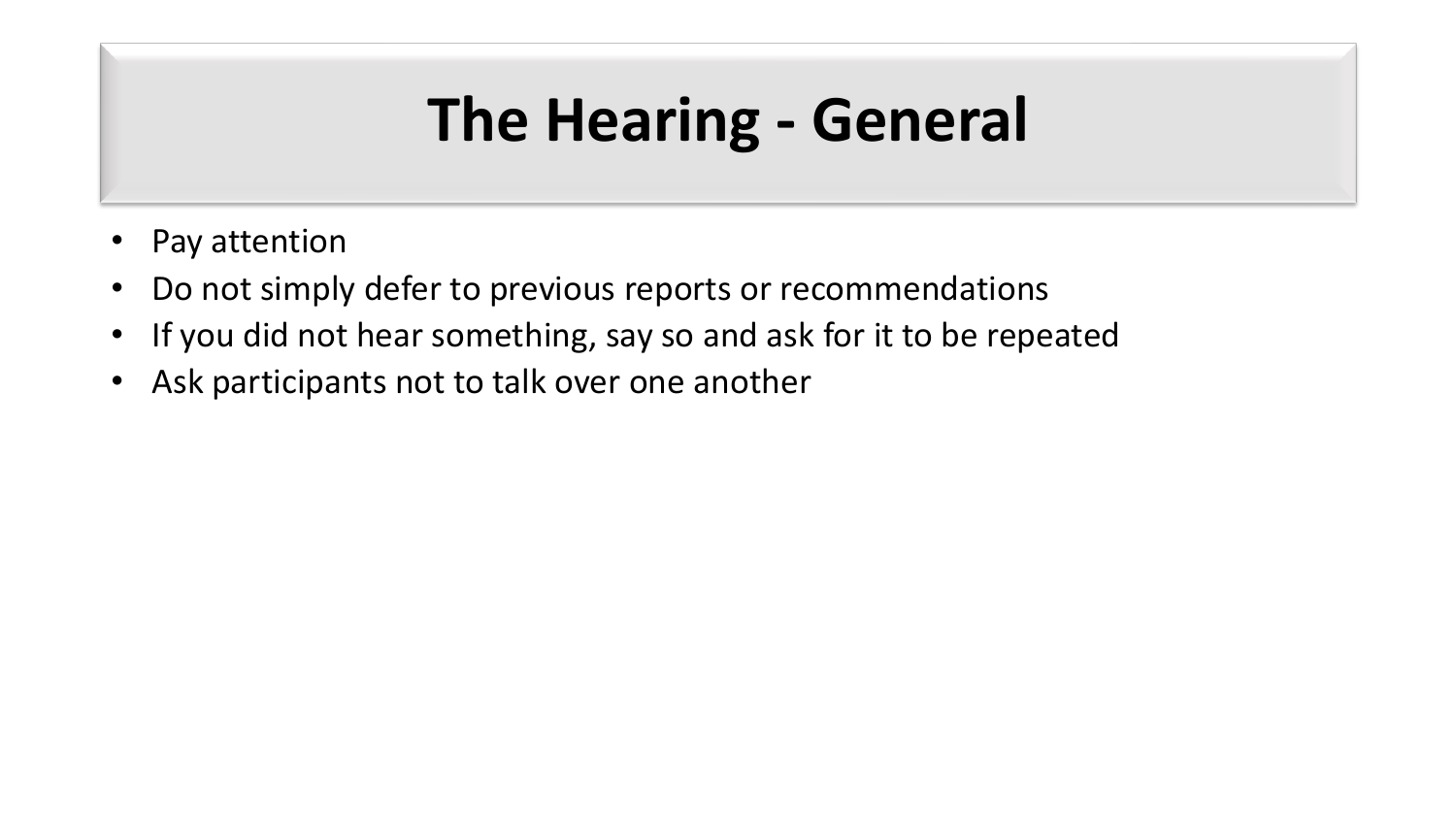# **The Hearing – Decision**

- Written decision
	- Allegations
	- Procedural review (notifications, interviews, site visits, methods used to gather evidence, hearing)
	- Findings of fact that support the determination regarding responsibility
	- Conclusion about application of facts to policy
	- Decision of violation or no violation and rationale regarding each allegation
	- Sanction/remedies designed to restore and preserve equal access
	- Appeal options
- Make it clear and simple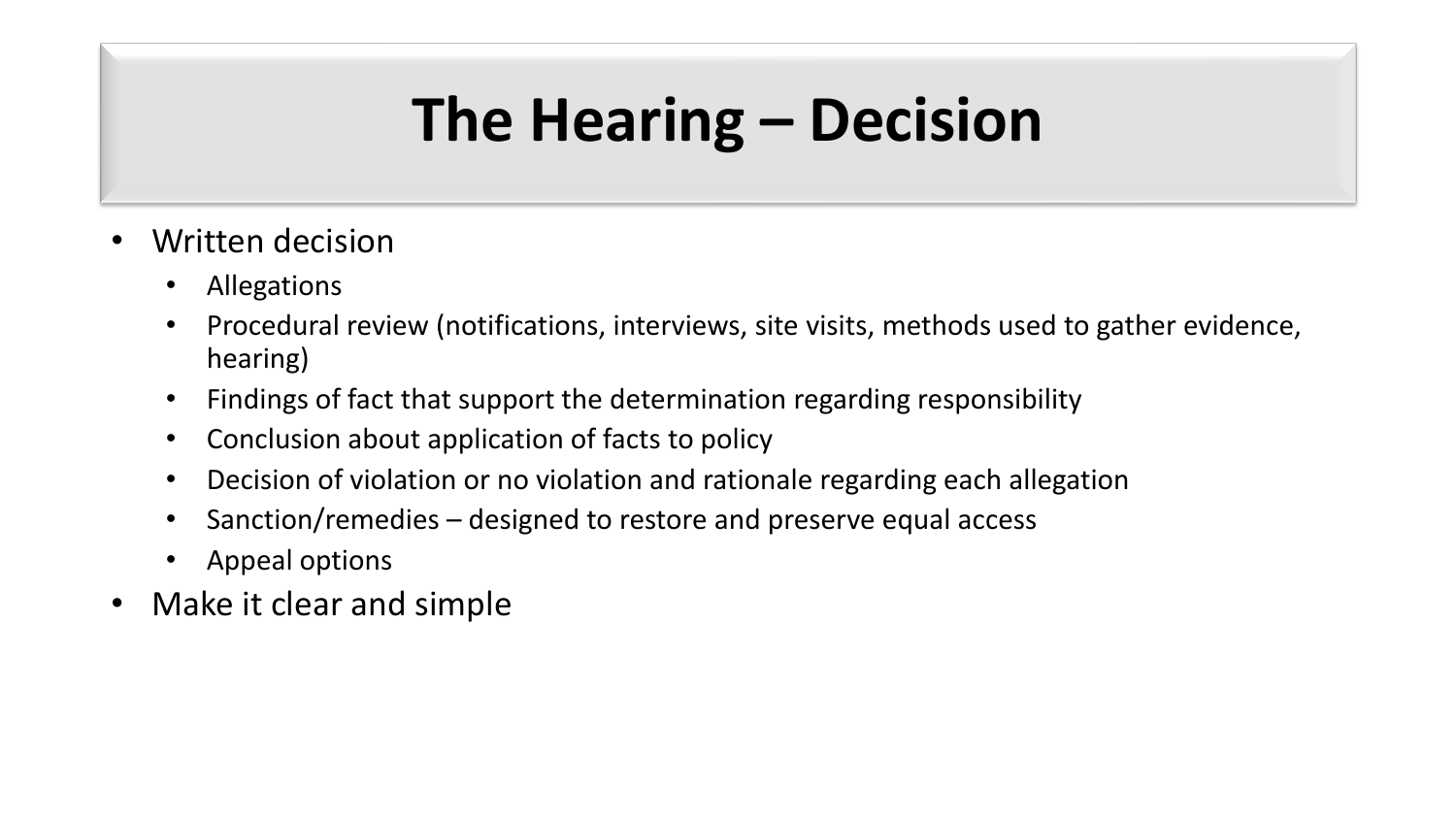# **Title IX Appeals**

- **Grounds** 
	- Procedural irregularity affecting outcome
	- New evidence not available prior
	- Bias or conflict of interest affecting outcome
- Decision-maker reviews all reports, evidence, recordings, written statements
- Preponderance of the evidence
- Options:
	- Affirm
	- Substitute action with hearing committee
	- Recommend reconsider
	- Remand for specific purpose
	- No alteration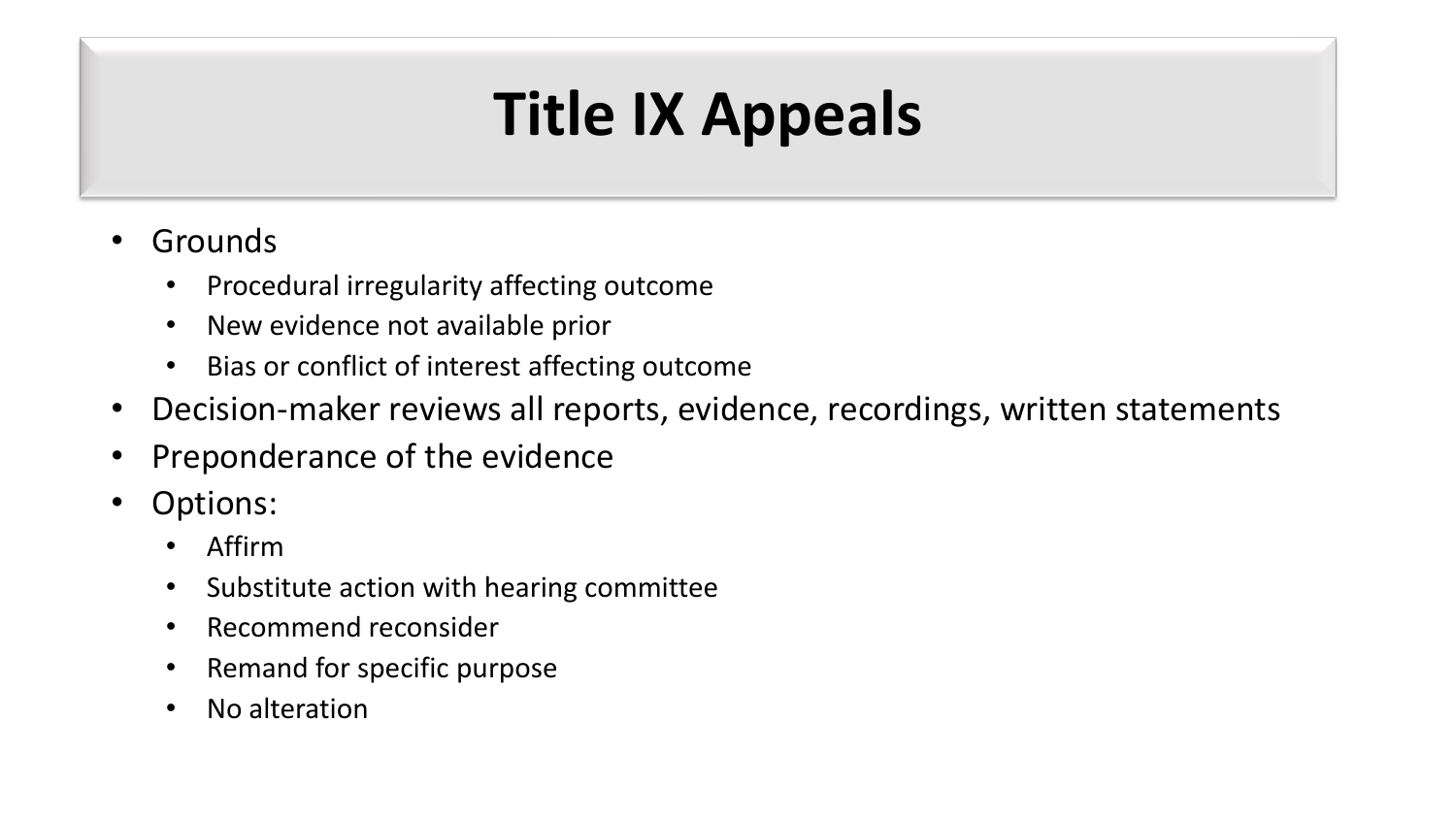# Special Considerations in Discrimination/Harassment/Sexual Misconduct

Beware of Myths/Stereotypes

- Sexual misconduct can happen in all types of dating (or not dating) relationships; it does not have to be a stranger to be sexual assault
- Sexual misconduct is not always between members of the opposite sex
- Remember the definitions of consent and unwelcome behavior
- You may expect someone who experiences sexual assault to behave a certain way – report, not contact the person after, etc. But there are many reasons a person may behave they way they do

Do not rely on stereotypes or how you think you would have behaved.

**You must assess the current case and the evidence being presented to you – given the statements and evidence, what happened in this particular case?**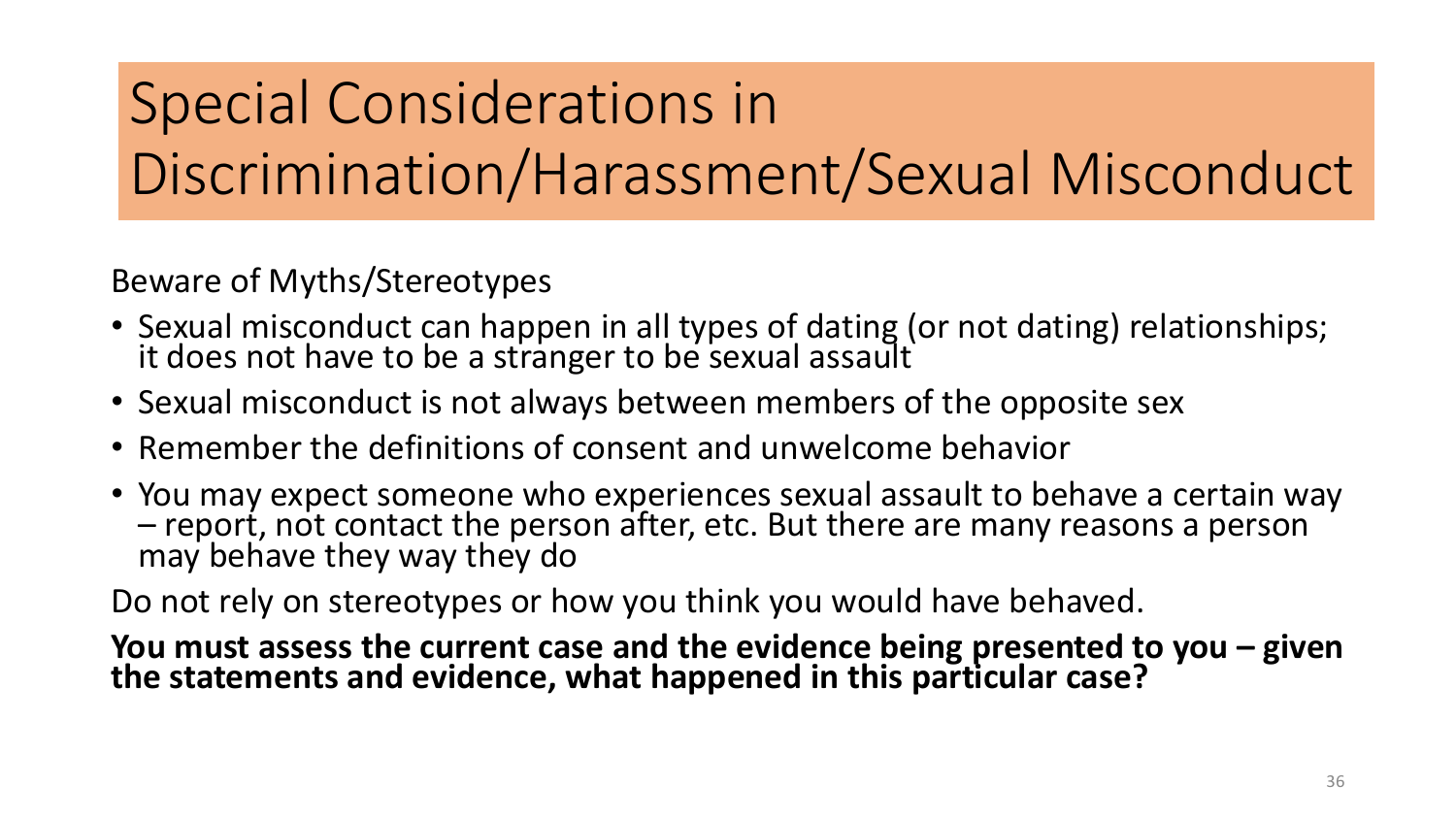### Special Considerations in Discrimination/Harassment/Sexual Misconduct

Individuals experiencing trauma may react in different ways. Traumatic experiences may result in:

- Hormone driven response might be fight, flight, freeze, or other
- May impact memory recollection
- May impact affect or presentation

Not all inconsistencies and counterintuitive behaviors are necessarily driven by trauma-related hormones or trauma-related memory issues

Existence of behaviors should be reviewed and assessed – not categorically accepted or dismissed

Try to understand and make your best assessment